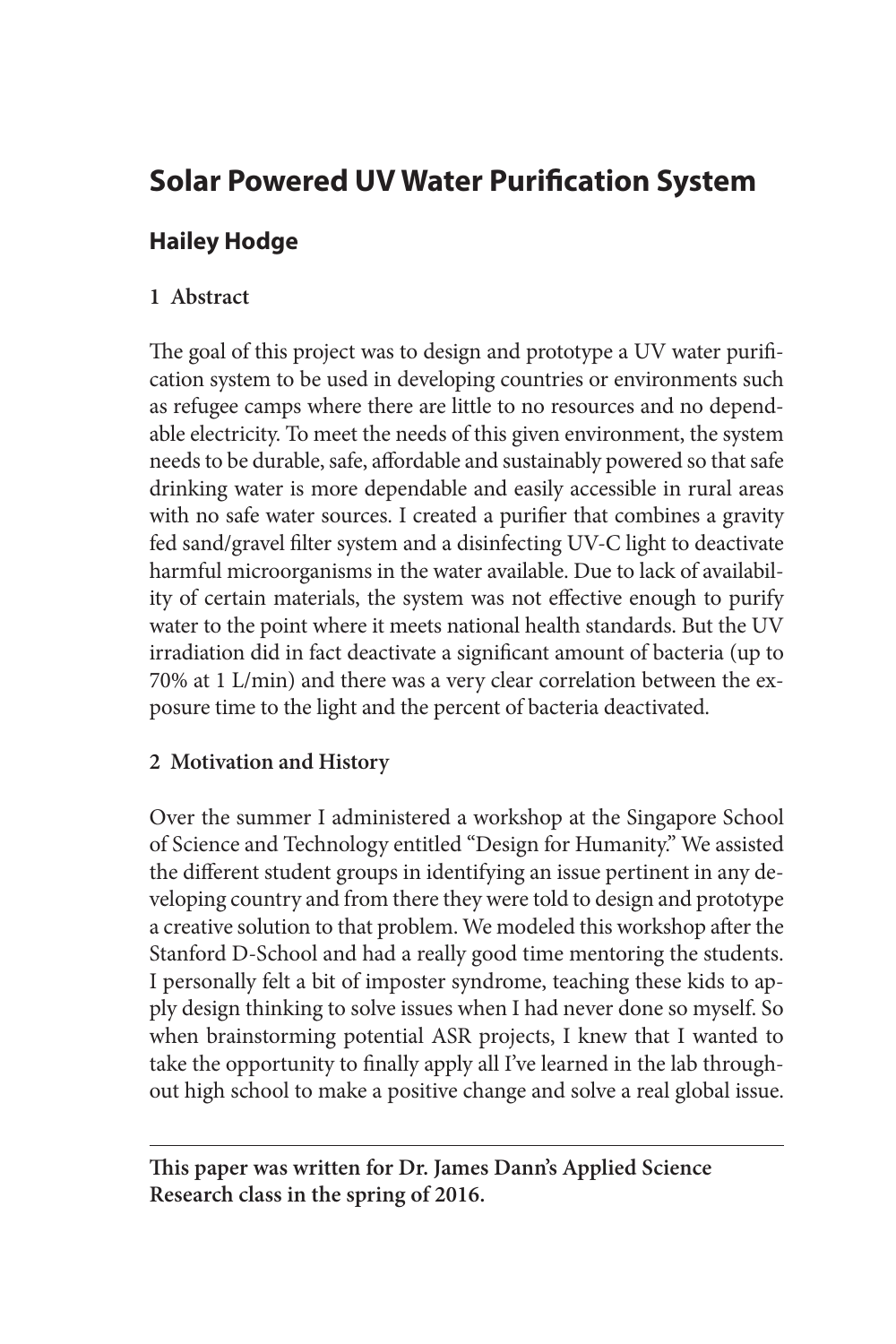I specifically focused on water purification as my problem because it seems like an issue common among all developing countries as well as other peoples such as refugees. By addressing water purification, I felt like I was working on something that could potentially help the greatest number of people.

The path to modern water purification methods has been long, but not a lot has changed as far as the basic technologies. Before there were any advanced biological methods of testing water quality, the primary focus was turbidity, or how cloudy the water looked. Very early on in 2000 BC, Greeks realized that the most effective way to purify water was to boil it and run it through a filter, which was some combination of sand and gravel, similar to a lot of modern filters (1). There were different iterations of this method throughout Egypt and in Europe dating back to 1500 BC. Then in the 1700s people discovered that charcoal had that capability to decrease iron content, so when the first domestic purifiers were produced, they employed charcoal as they do in many systems today (2).



**Figure 1:** *3rd Century BC water filter found in Greece.*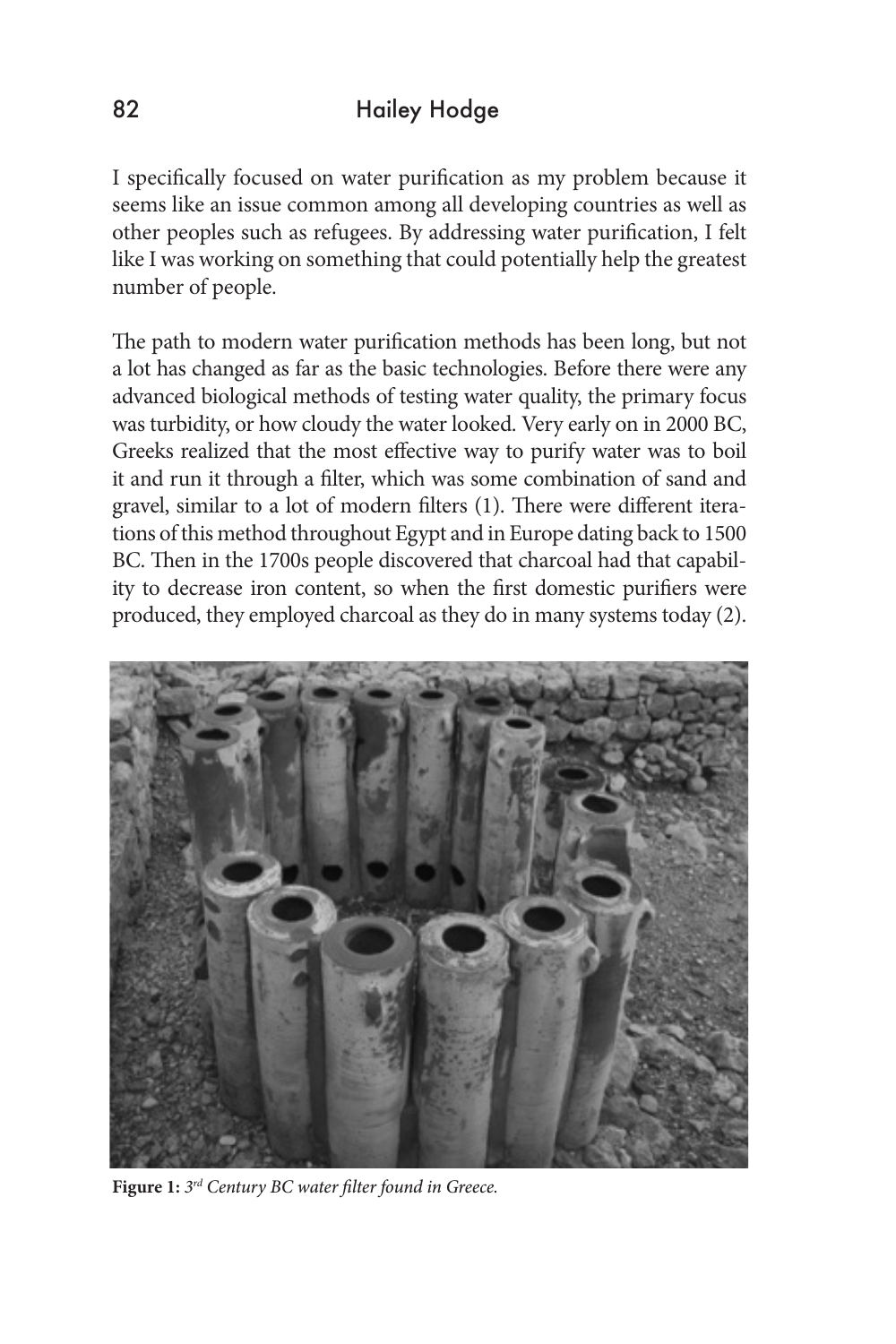

The Original "Hyatt Pure Water Filter" Installed at Atlanta, Ga., and Still Avail-<br>able for Use if Needed

The sand was washed by jetting it from the filter bed to the upper chambers. Clean sand was dropped down to the filter shell by opening the valves on the pockets. Capacity 500.000 gpd. each.

**Figure 2:** *The original "Hyatt pure water filter" developed in the U.S. in 1880 and patented in 1881 by John Wesley Hyatt. Used to remove particulates and organic matter from water (4).*

A more urgent problem in the history of water purification was the discovery in 1854 that the disease cholera was spread via water. As the epidemic unfolded, it became obvious that the spread of disease was less severe in places where governments employed municipal water purification systems that used sand filters. In the 1890s more governments started catching on and constructed municipal water filtration systems, using a combination of filtration and chlorination to purify the water, resulting in a notable dampening of the cholera and typhoid epidemics.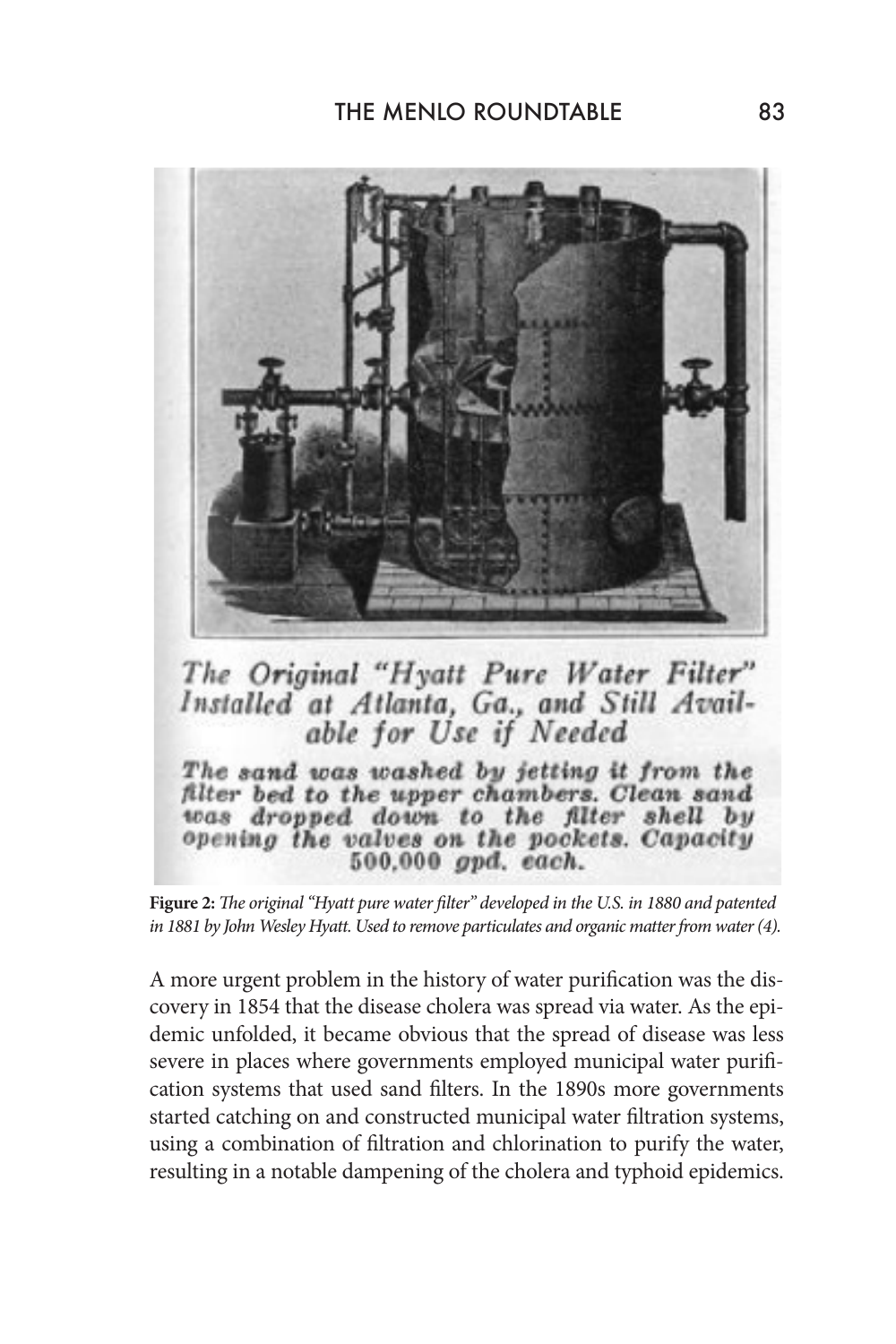But soon the negative effects of chlorine use became clear, and researchers discovered chemical substitutes such as calcium hypochlorite, which didn't have the same negative effects as chlorine but held all the same sanitation benefits (5). Around the same time, in 1887 the germicidal effects of UV light were discovered, but they weren't implemented in water purification systems until 1910 in Marseilles, France (6).

Big strides were made in more recent history. In 1972 the Clean Water Act was passed in the U.S. and in 1974 the Safe Drinking Water Act (7). Thanks to acts like these the world's most developed countries have safe drinking water. But these acts have had little effect on the water quality in developing countries which also lack the medical resources to compensate for the negative effects of bad water quality. Since the early 20<sup>th</sup> century there have been many technological advancements to make UV water purifiers more efficient and effective, but as these technologies advance, they become less accessible to people in developing countries as they become more expensive. There are also very few easily transported and assembled filters that combine mechanical filtration and UV germicidal irradiation. The best water quality will come with a combination of those two methods, so the goal of this project is to design and prototype a filter that combines these two methods, is easily assembled, affordable and effective.



**Figure 3:** *A modern microfiltration water purification plant that employs small membranes and sand to filter the water (8).*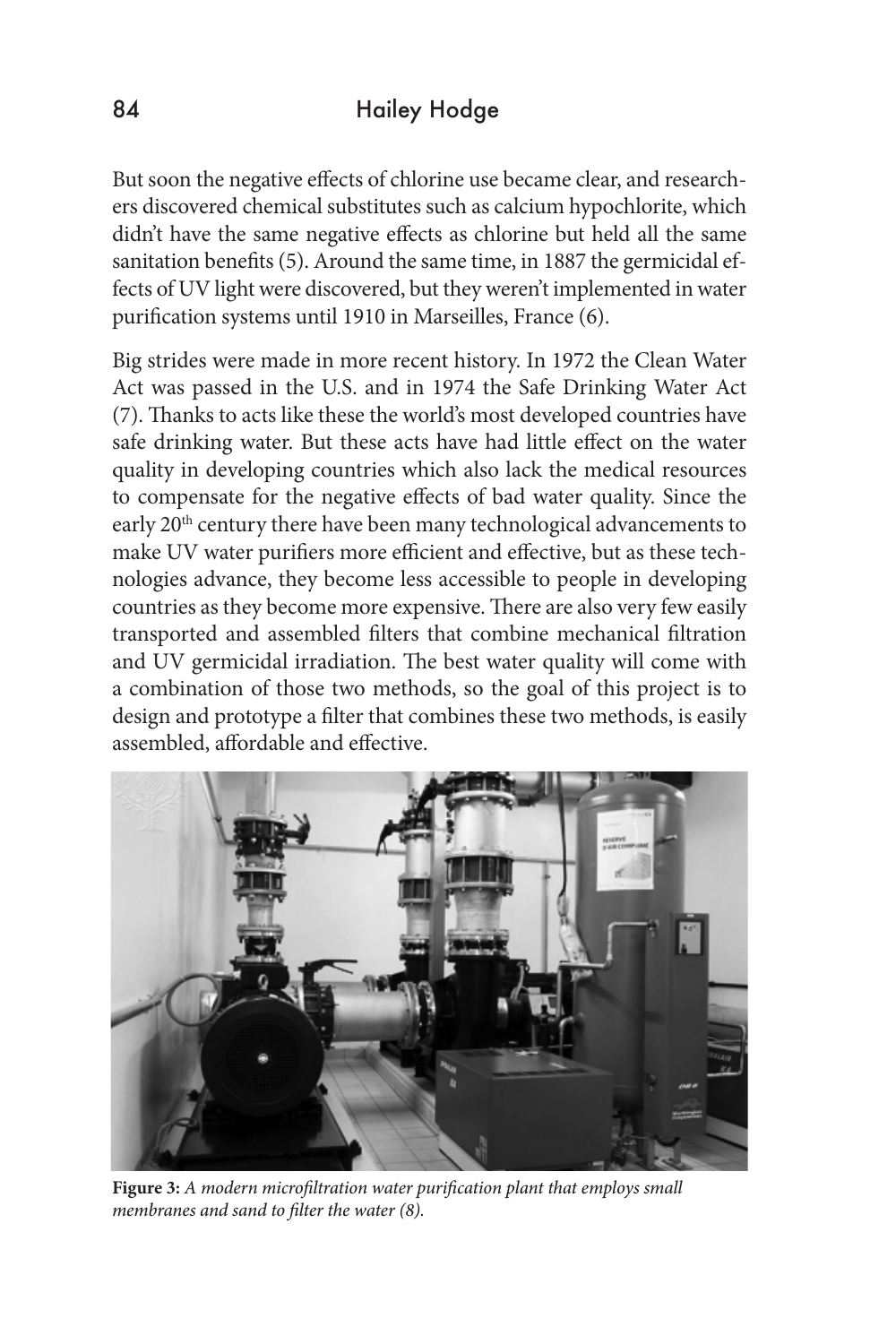

**Figure 4:** *Ultraviolet light treatment machine in a modern water treatment plant (9).* 

### **3 Theory of Operation**

The water purification system I designed uses sand/charcoal/gravel filtration and germicidal UV radiation to decrease the iron content in the water and to deactivate any threatening microbiological contaminants in the water.

In some cases, the sand/charcoal/gravel filtration pretreatment is unnecessary. But if the water has high turbidity, high iron content, or low UV transmissivity then it's necessary to employ some sort of pretreatment. Iron content specifically has major negative health affects. In an attempt to take maximum precaution and expecting that the users are collecting water from water sources with little or no sanitation, the purification system will include the pretreatment filter.

The gravity fed filter system is a mix of sand, charcoal and gravel. The sand is used to remove large particulates and to foster the precipitation of iron complexes in the water (10). This means that the iron (a cation) bonds with anions in the sand such as carbonate and hydroxide to create an insoluble precipitate (11).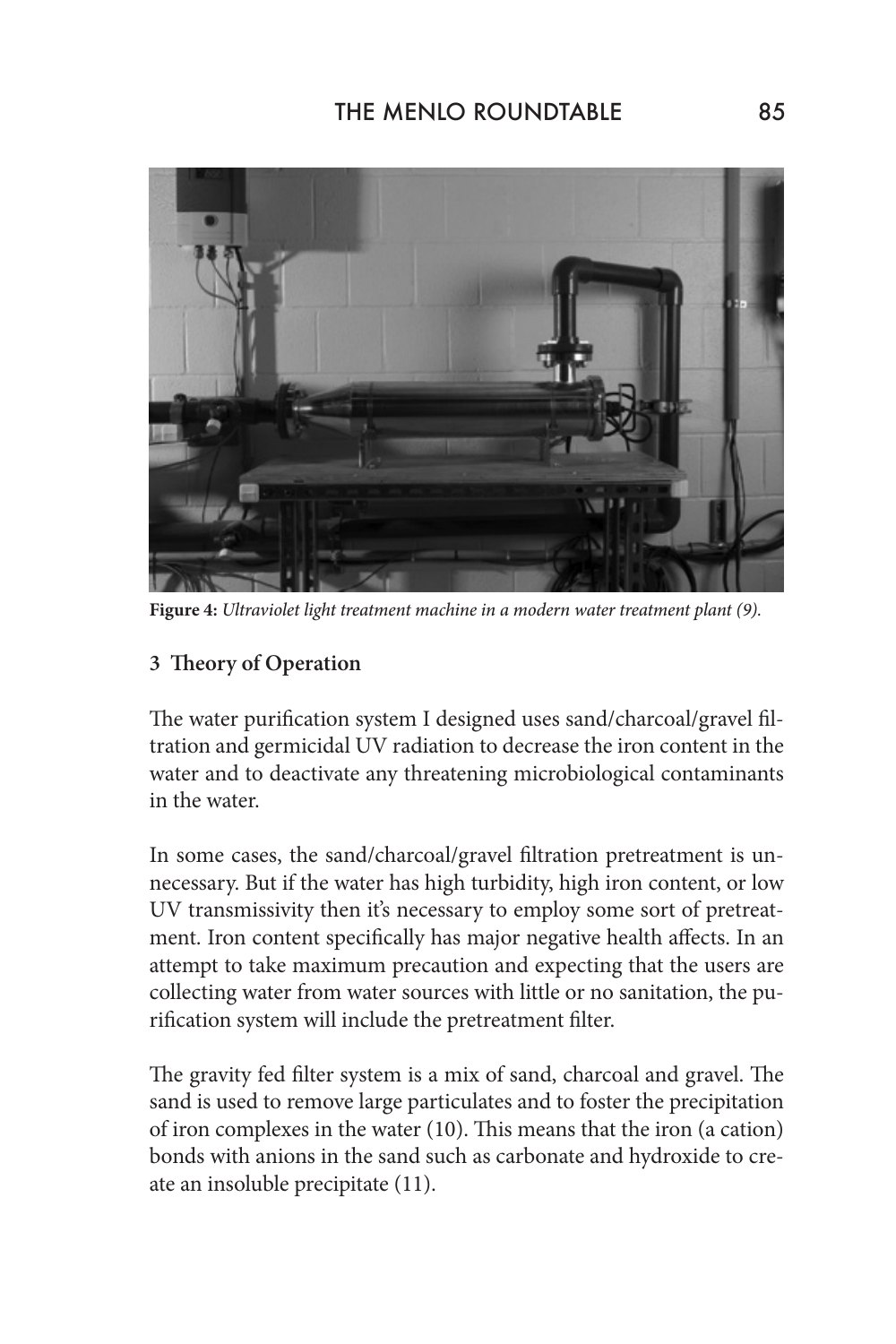Formula 1:  $2OH^- + FeSO_4$   $\rightarrow$  Fe(OH)<sub>2</sub> + SO<sub>4</sub><sup>2</sup>

The charcoal is meant to block or absorb certain organic contaminants like pesticides. Charcoal is made up of carbon and therefore is capable of bonding to organic material, essentially holding it in place and preventing that material from passing down through the rest of the system (12). And the gravel, at the bottom of the system, is just meant to prevent clogging of the pipe leading to the UV tank.

The UV germicidal light emits UV-C (254 nm) shortwave radiation, the only range of UV that has properties for germicidal irradiation (disinfection). UV-C rays have the capability of altering the DNA in certain microbiological organisms so that they no longer have the ability to reproduce and are therefore considered deactivated. The UV energy is absorbed by a double bond between thymine and cytosine, and the overwhelming energy then breaks that molecular bond within the DNA (13). Through a photochemical reaction, the UV thus produces thymine dimers which are unreadable by DNA polymerase, a major player in the reproductive process. The active site of the dimers do not properly fit with the polymerase, and the dimers thus create a kink in the reproductive system and prevent the organism from reproducing (14). The organisms remain in the water but are no longer harmful after the UV-C treatment.

The effectiveness of the UV is dependent on the dosage. The dosage is a function of the intensity of the light (in microwatts) delivered for a given time (seconds) over a given area (square centimeters) (15).

### **Formula 2:**

UV Dosage (microwatt-sec/cm<sup>2</sup>) = (Power ( $\mu$ W) / Area (cm<sup>2</sup>)) x Time (sec)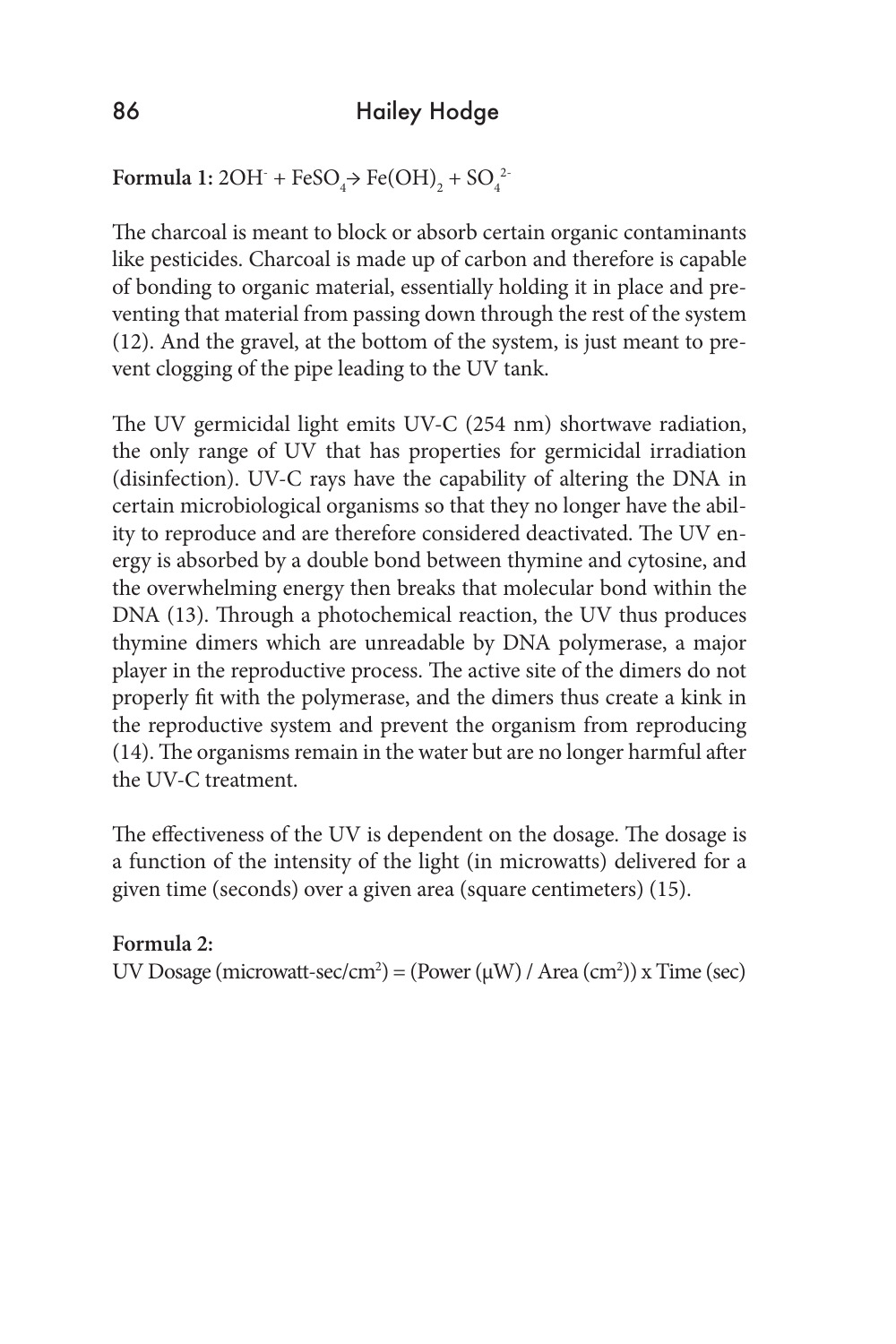| Bacteria                                          | <b>UV</b> Dose | Bacteria                                               | <b>UV</b> Dose |
|---------------------------------------------------|----------------|--------------------------------------------------------|----------------|
| Agrobacterium lumefaciens 5                       | 8,500          | Pseudomonas aeruginosa<br>(Environ.Strain) 1,2,3,4,5,9 | 10,500         |
| Bacillus anthracis 1,4,5,7,9<br>(anthrax veg.)    | 8,700          | Pseudomonas aeruginosa<br>(Lab. Strain) 5,7            | 3,900          |
| Bacillus anthracis Spores<br>(anthrax spores)     | 46,200         | Pseudomonas fluorescens 4,9                            | 6,600          |
| Bacillus megatherium Sp.<br>(veg) 4, 5, 9         | 2,500          | Rhodospirillum rubrum 5                                | 6,200          |
| Bacillus megatherium Sp.<br>$(sports)$ 4,9        | 5,200          | Salmonella enteritidis 3,4,5,9                         | 7,600          |
| Bacillus paratyphosus 4,9                         | 6,100          | Salmonella paratyphi<br>(Enteric Fever) 5,7            | 6,100          |
| Bacillus subtilis 3,4,5,6,9                       | 11,000         | Salmonella Species 4,7,9                               | 15,200         |
| Bacillus subtilis Spores 2,3,4,6,9                | 22,000         | Salmonella typhimurium 4,5,9                           | 15,200         |
| Clostridium tetani                                | 23,100         | Salmonella typhi<br>(Typhoid Fever) 7                  | 7,000          |
| Clostridium botulinum                             | 11,200         | Salmonella                                             | 10,500         |
| Corynebacterium diphtheriae<br>1,4,5,7,8,9        | 6,500          | Sarcina lutea 1,4,5,6,9                                | 26,400         |
| Dysentery bacilli 3,4,7,9                         | 4,200          | Serratia marcescens 1,4,6,9                            | 6,160          |
| Eberthella typhosa 1,4,9                          | 4,100          | Shigella dysenteriae -<br>Dysentery 1,5,7,9            | 4,200          |
| Escherichia coli 1,2,3,4,9                        | 6,600          | Shigella flexneri -<br>Dysentery 5,7                   | 3,400          |
| Legionella bozemanii 5                            | 3,500          | Shigella paradysenteriae 4,9                           | 3,400          |
| Legionella dumoffill 5                            | 5,500          | Shigella sonnei 5                                      | 7,000          |
| Legionella gormanil 5                             | 4,900          | Spirillum rubrum 1,4,6,9                               | 6,160          |
| Legionella micdadei 5                             | 3,100          | Staphylococcus albus 1,6,9                             | 5,720          |
| Legionella longbeachae 5                          | 2,900          | Staphylococcus aureus 3,4,6,9                          | 6,600          |
| Legionella pneumophila<br>(Legionnaire's Disease) | 12,300         | Staphylococcus epidermidis 5,7                         | 5,800          |
| Leptospira canicola -<br>Infectious Jaundice 1,9  | 6,000          | Streptococcus faecaila 5,7,8<br>10,000                 |                |
| Leptospira interrogans 1,5,9                      | 6,000          | Streptococcus hemolyticus<br>5,500<br>1,3,4,5,6,9      |                |
| Micrococcus candidus 4,9                          | 12,300         | Streptococcus lactis 1,3,4,5,6                         | 8,800          |
| Micrococcus sphaeroides<br>1,4,6,9                | 15,400         | 4,200<br>Streptococcus pyrogenes                       |                |

*(Table continued on next page)*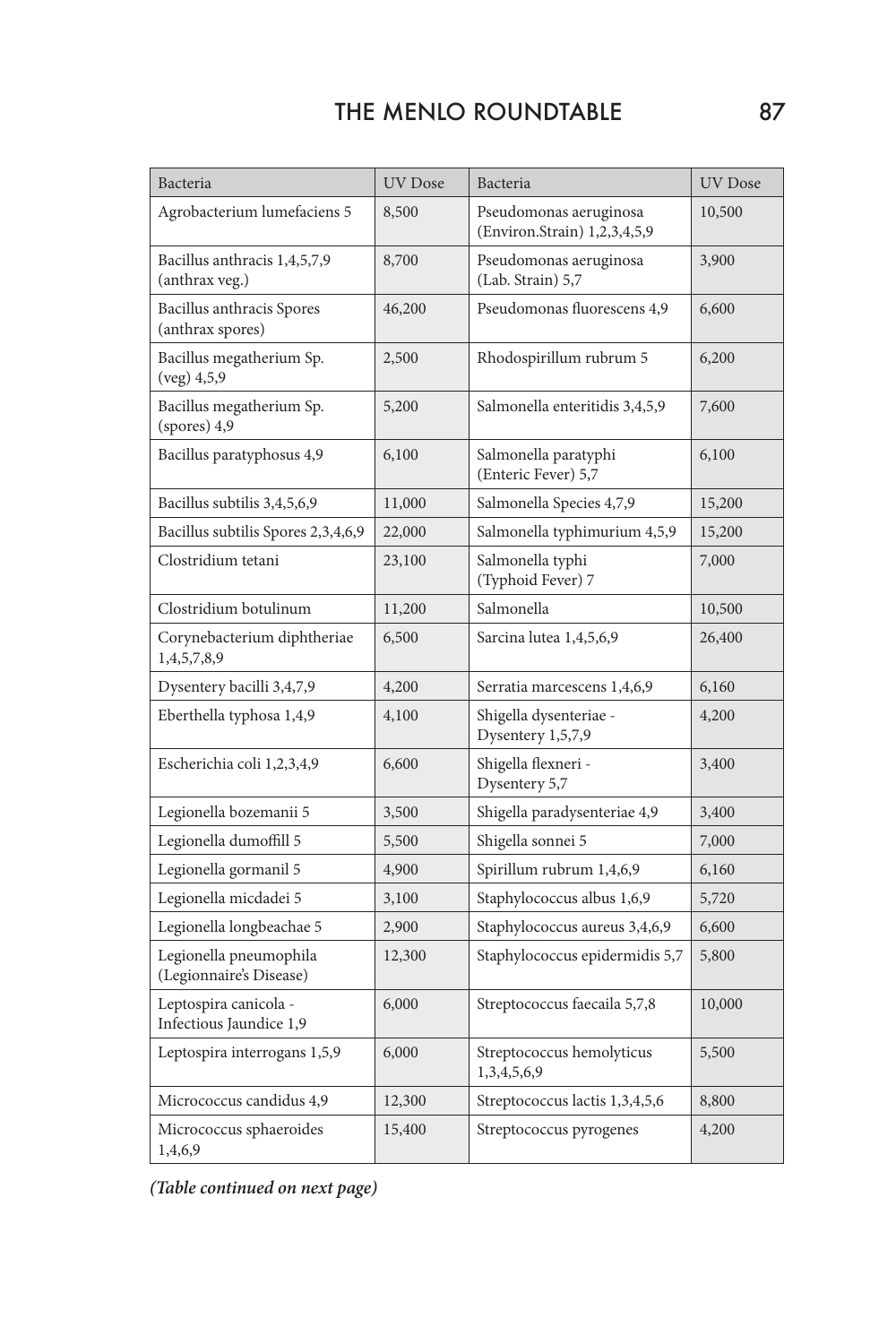#### *(Table continued from previous page)*

| Mycobacterium tuberculosis<br>1,3,4,5,7,8,9   | 10,000         | Streptococcus salivarius                        | 4,200          |
|-----------------------------------------------|----------------|-------------------------------------------------|----------------|
| Neisseria catarrhalis 1,4,5,9                 | 8,500          | Streptococcus viridans 3,4,5,9                  | 3,800          |
| Phytomonas tumefaciens 1,4,9                  | 8,500          | Vibrio comma (Cholera) 3,7                      | 6,500          |
| Proteus vulgaris 1,4,5,9                      | 6,600          | Vibrio cholerae 1,5,8,9                         | 6,500          |
| Molds                                         | <b>UV</b> Dose | Molds                                           | <b>UV</b> Dose |
| Aspergillus amstelodami                       | 77,000         | Oospora lactis 1,3,4,6,9<br>11,000              |                |
| Aspergillus flavus 1,4,5,6,9                  | 99,000         | Penicillium chrysogenum                         | 56,000         |
| Aspergillus glaucus 4,5,6,9                   | 88,000         | Penicillium digitatum 4,5,6,9                   | 88,000         |
| Aspergillus niger (breed mold)<br>2,3,4,5,6,9 | 330,000        | Penicillium expansum 1,4,5,6,9                  | 22,000         |
| Mucor mucedo                                  | 77,000         | Penicillium roqueforti<br>1,2,3,4,5,6           | 26,400         |
| Mucor racemosus (A & B)<br>1,3,4,6,9          | 35,200         | Rhizopus nigricans<br>(cheese mold) 3,4,5,6,9   | 220,000        |
| Protozoa                                      | <b>UV</b> Dose | Protozoa                                        | UV Dose        |
| Chlorella vulgaris (algae)<br>1,2,3,4,5,9     | 22,000         | Giardia lamblia (cysts) 3                       | 100,000        |
| Blue-green Algae                              | 420,000        | Nematode Eggs 6                                 | 40,000         |
| E. hystolytica                                | 84,000         | Paramecium 1,2,3,4,5,6,9                        | 200,000        |
| Virus                                         | <b>UV</b> Dose | Virus                                           | <b>UV</b> Dose |
| Adeno Virus Type III 3                        | 4,500          | Influenza 1,2,3,4,5,7,9                         | 6,600          |
| Bacteriophage 1,3,4,5,6,9                     | 6,600          | Rotavirus 5                                     | 24,000         |
| Coxsackie                                     | 6,300          | Tobacco Mosaic 2,4,5,6,9                        | 440,000        |
| Infectious Hepatitis 1,5,7,9                  | 8,000          | $\Omega$<br>$\Omega$                            |                |
| <b>Yeasts</b>                                 | <b>UV</b> Dose | Yeasts                                          | UV Dose        |
| Baker's Yeast 1,3,4,5,6,7,9                   | 8,800          | Saccharomyces cerevisiae 4,6,9<br>13,200        |                |
| Brewer's Yeast 1,2,3,4,5,6,9                  | 6,600          | Saccharomyces ellipsoideus<br>13,200<br>4,5,6,9 |                |
| Common Yeast Cake 1,4,5,6,9                   | 13,200         | Saccharomyces sp. 2,3,4,5,6,9<br>17,600         |                |

**Figure 5:** *Necessary UV dosages to remove 99.9% of harmful organisms in water (5). These dosages assume a water depth of 6 cm.* 

The UV light bar is powered by a 12 V solar panel, which supplies energy to four ultra capacitors, which store and then supply the energy to the UV light. The solar panel relies on the photovoltaic effect to convert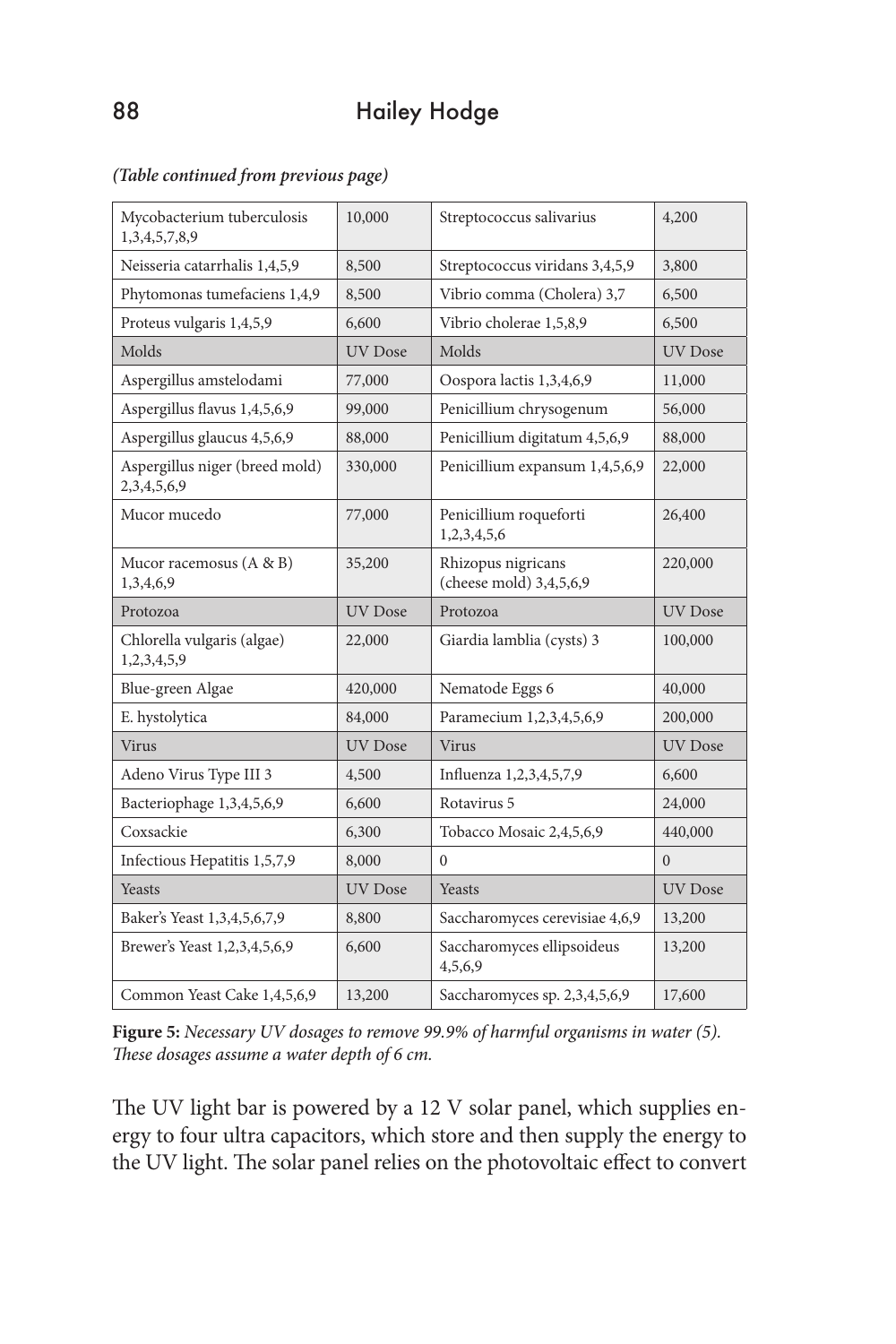light into electricity. The solar cell is composed of two layers: p-type and n-type. The p-type layer is composed primarily of silicon, which has four valence electrons but the layer is doped with boron atoms, which have only have three valence electrons, so when boron is bonded with silicon there is an electron "hole" that offers a free positive charge which can conduct electricity. The n-type layer is also primarily composed of silicon but has some phosphorus atoms, which inversely have five valence electrons. The extra valence electron is not a part of any covalent bond between the silicon and phosphorus and is thus "free" and can conduct electricity. In the solar cell, the n-type layer is directly above the p-type layer. Because the n-type has free electrons (a negative charge) and the p-type has electron holes (a positive charge) there is a voltage instilled between the two. So when light hits the n-type layer, it imparts enough energy to the free the extra valence electrons so that they can then be herded to the p-type layer which lacks electrons. This flow of electrons is electric current which can then be directed to the ultra capacitor where the energy can be stored and effectively used later (17).

Once the current is herded to the capacitor, the capacitor employs static energy to store that energy within an electric field. Within the capacitor, there are two conducting metal plates with opposite charges and a thin insulator in between them (made of either carbon, paper or plastic) which becomes polarized, separating the charges from the solar cell and thus creating an electric double layer when the capacitor is charged (18). The energy is stored in the form of electrical potential energy, which is acquired by doing work and transferring charges against the field from one plate to another. The charges that were separated by the capacitor will flow in one direction through the UV light to the opposite plate when the light is connected in the circuit, and this energy will continue to power the light until the capacitor is fully discharged (19).

The amount of energy that needs to be stored in the ultra capacitor is dependent on the necessary UV dosage. If the necessary dosage is 24,000  $\mu$ W-s/cm<sup>2</sup>, that means that it requires 0.024 J/s per square centimeter to properly purify the water, assuming a depth of 6 cm. To then find the total charge that needs to be stored in the capacitor, you multiply 0.024 J/s by the surface area of the base of the reactor chamber.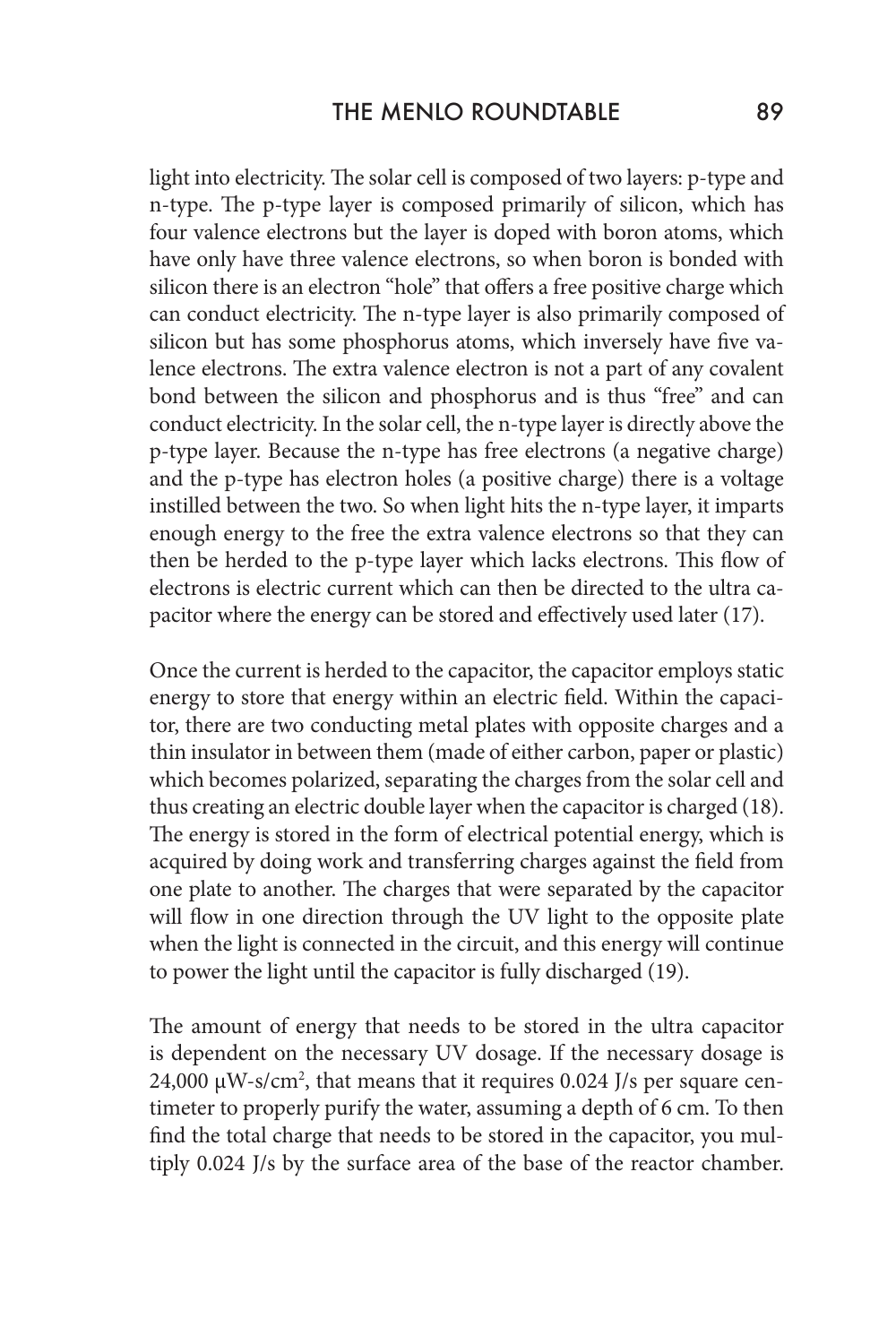# 90 Hailey Hodge

Assuming that the  $SA=200$  cm<sup>2</sup>, the total charge necessary to purify the water within the chamber at a given point in time would be 4800 J.

And to then determine the amount of time that the water has to remain in the chamber, you multiply the irradiance by the volume by 60 seconds and divide that by the necessary dosage (20).

### **Formula 3:**

Flow Rate (liters/min) = (Irradiance  $_{mid-level} x V_{pz} x 60$  sec/min) / Dosage

The UV-C bulb used in the system is 8 W and the surface area of the base of the reactor chamber is about 200 cm<sup>2</sup>. Irradiance is watts per area, and typical mid-level irradiance of a UV light at 6 cm distance is 900  $\mu$ W /cm<sup>2</sup>. The volume of the reactor irradiation disinfectant zone is the surface area of the base  $(200 \text{ cm}^2)$  times the height  $(6 \text{ cm})$  which equals 1200 cm<sup>3</sup> which is equal to 1.2 liters.

Flow rate<sub>max</sub> = (900 µW / cm<sup>2</sup> x 1.2 liters x 60 sec/min) / 24,000 µW-s/cm<sup>2</sup>

Flow rate $_{\text{max}}$  = 2.7 liters/min

The system would have to run at no more than 2.7 L/min for the water to be disinfected to a safe concentration of bacteria. In this experiment, the water runs through the system at three different flow rates and tests to see which speed kills the most bacteria.

To find the exact amount of time the water is actually exposed to the light—therefore to find the amount of energy necessary to purify a given amount of water, use Formula 4.

**Formula 4:** Time (sec) = UV Dosage (microwatt-sec/cm<sup>2</sup>) / (Power ( $\mu$ W) / Area (cm<sup>2</sup>)) = 24,000 μW-s/ cm<sup>2</sup> / (8000000 μW / 200 cm<sup>2</sup>)  $= 0.6$  second per cm<sup>2</sup>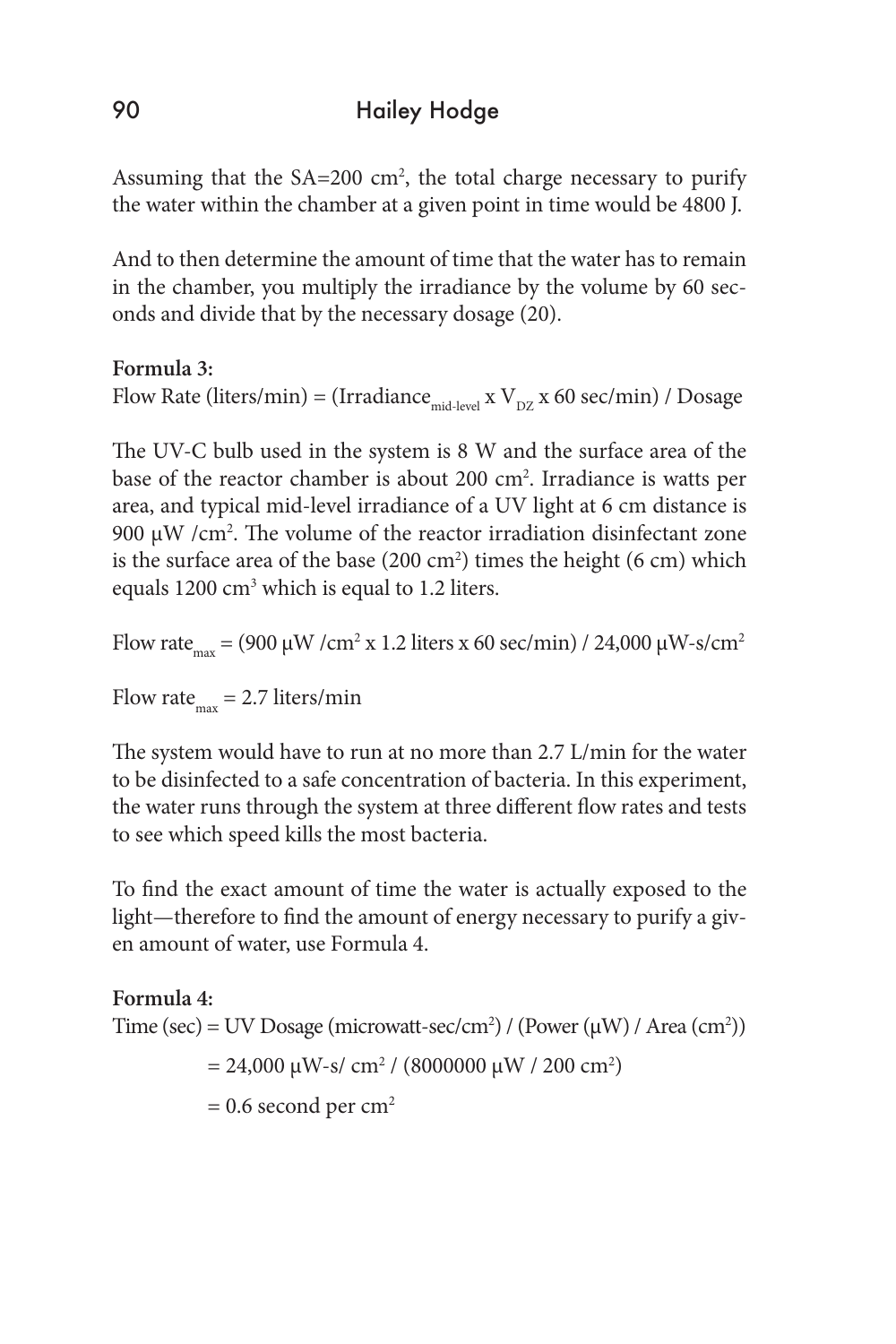Assuming that the necessary dosage to purify 99% of organisms in the given container is 24,000  $\mu$ W-s/cm<sup>2</sup>, and granted that the surface area is  $200 \text{ cm}^2$  and the power of the bulb is 8 W, the necessary time of exposure is 0.6 seconds per centimeter squared. Formula 2 assumes a depth of 6 cm, so it's really 0.6 seconds per 6 cm $3$  (1 cm $2$  x 6 cm). Let's say you are trying to purify one liter  $(1000 \text{ cm}^3)$ , you would then divide  $1000$  $\text{cm}^3$  by 6 cm<sup>3</sup> to get 166.67 and multiply that by 0.6 seconds to get 100 seconds or 1.67 minutes to purify one liter of water.

To then calculate the amount of energy necessary to power the bulb for 1.67 minutes, multiply power by time.

### **Formula 5:**

Energy (J) = Power (W) x Time (s) =  $8$  W x 100 seconds =  $800$  joules

Then comes the question of whether or not the 12V solar panel has the capacity to supply that amount of energy. The 12V solar panel, with an average of 0.4517 amps (0.4517 coulombs/second), gathers 5.43 joules each second (for amperage data see Figure 14, and for calculation of energy see Formula 5).

### **Formula 6:**

Joules = Voltage  $*$  Coulombs = 12 V x 0.4157 coulombs = 5.42 Joules / second

With a 12 V solar panel, with an average of 0.4517 amps (0.4517 coulombs/second), 5.42 joules are being gathered each second (for voltage output see Figure 14, and for calculation see Formula 4). This means that the solar panel could gather enough energy to purify one liter of water in 147.6 seconds (800 joules/5.42 joules/second). So the solar panel can easily power the system, especially during mid-day when the sun is most powerful. If a particularly large amount of water needs to be purified, then energy could either be stored from the earlier and later parts of the day, or another solar panel could be connected in parallel to collect more energy at once.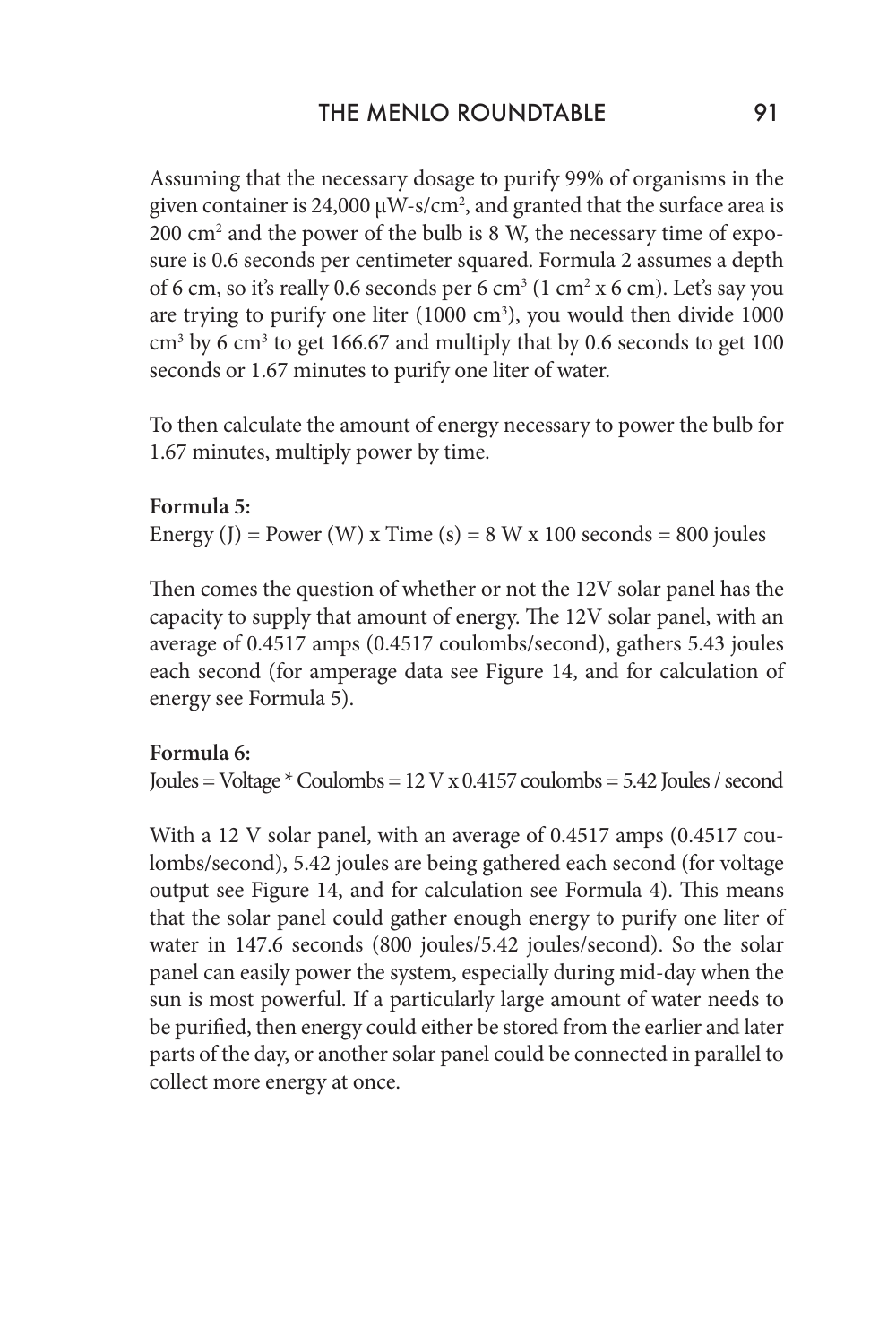### **4 Design**

The water purification system consists of two 5-gallon insulated containers, connected by  $3/4$ -inch PVC pipes and Ts with a UV reactor chamber between the two containers. Each container is 1 foot in diameter and is 19 inches tall and made of plastic. One of the two containers is elevated, sitting on top of the wooden structure which holds them both. The top container contains a layer of sand (between the size of 40 and 16 mesh), charcoal and pea gravel, which each serve a certain purpose in the purification process (explained in section 3). There is a perforated PVC pipe which sits in the bottom of the container and stretches from one side to the other within the pea gravel and then extends out the side of the container (this junction is sealed with silicon sealant to prevent leaking) and connects to a valve which can be opened and closed to allow water to flow out of the container. The flow restrictor is connected directly to the valve. In this experiment there are three different flow restrictors, made of PVC with perforated quarters glued to the end—the number of 9/64-inch holes in the quarter determines the flow rate (shown in Figure 6). The flow restrictor then connects to a PVC elbow and then a clear pipe which runs downward into the UV reactor chamber. At all of the junctions between pipes, silicon sealant is applied to prevent leaks.



**Figure 6:** *The three different flow restrictors. A 2-inch long piece of PVC is glued to a quarter with the proper number of 9/64 -inch holes. Each hole allows 1 liter to flow per minute so the leftmost flow restrictor is 1 liter per minute, the middle is 2 liters per minute and the rightmost is 3 liters per minute.*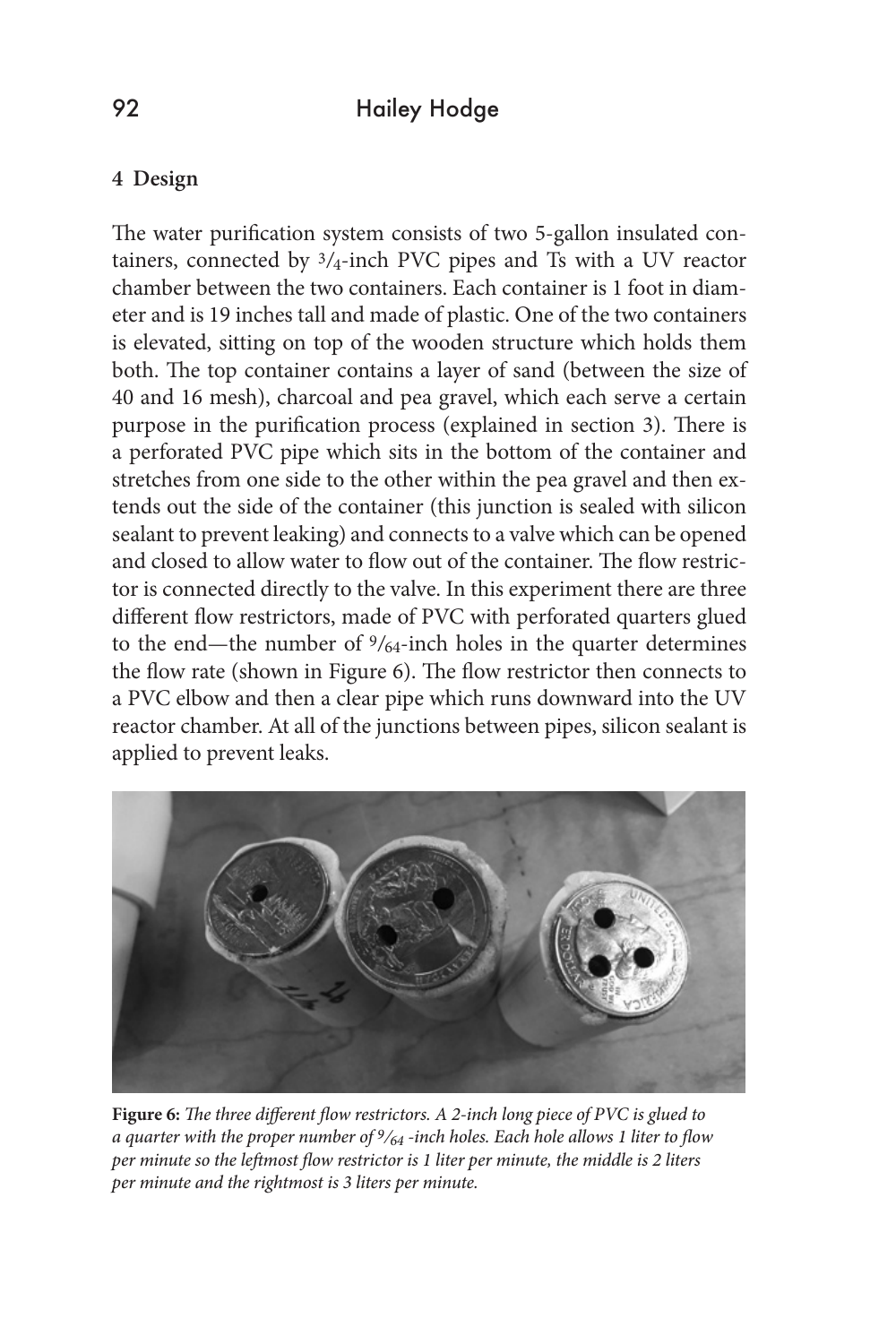

**Figure 7:** *UV Water Purification System Design. Bottom left shows the general dimensions of the UV reactor chamber which contains the UV bulb. Above that is a schematic for the water containers, one of which sits on top of the stand and holds the sand and gravel and one of which is on the bottom of the stand and eventually holds the post-treatment water. Above that shows the plywood stand which holds everything. And to the right shows all the pieces put together, not including the PVC pipes, valves and elbows which connect everything.*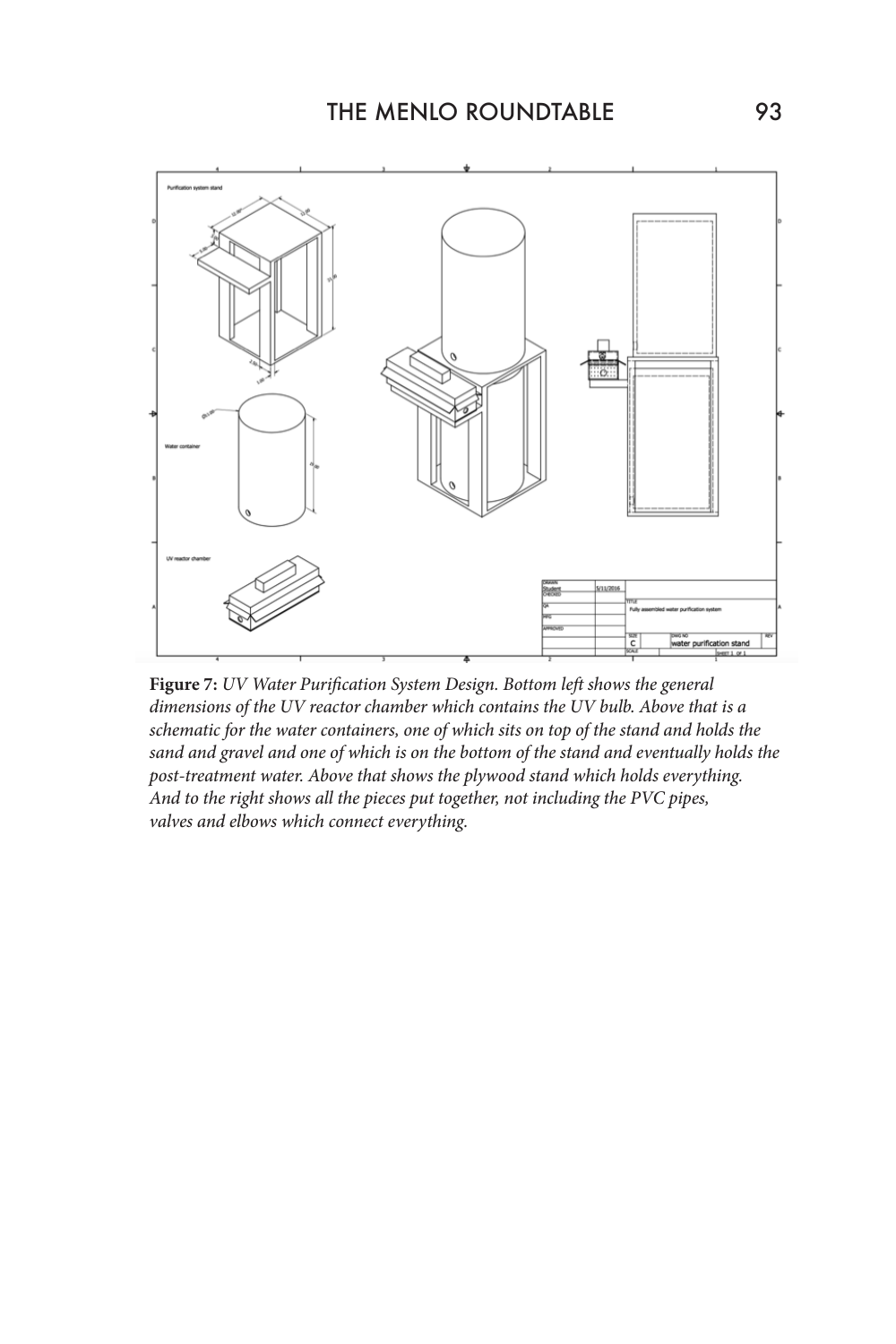# 94 Hailey Hodge



**Figure 8:** *Fully Assembled System. Left shows the reactor chamber in the front. Water runs from the valve on the right, through the chamber, and out the left into the bottom container. Top right shows a close-up of the reactor chamber. Bottom right shows the different PVC parts connected. It goes from the perforated PVC that comes out of the container to the valve to the flow restrictor to the elbow to a small ¾-inch piece to the clear tube that runs directly into the reactor chamber.* 

The UV reactor chamber is a small container made of steel, which is 3.93 x 2.36 x 12 inches and holds approximately 1.2 liters at a time. The design for the reactor chamber is largely based on one used in a system designed by MEDRIX, but has a good number of modifications due to lack of availability of certain materials, parts or tools. The chamber is covered by a reflector hood on which the ballast sits. The reflector hood is polished as much as possible on the inside to maximize how reflective it is so that it will therefore maximize the amount of UV energy delivered to the water. Small T5 lamp sockets and hangers are installed under the reflector hood to hold the light bulb. Two screw-type fluorescent light socket lamp holders are connected to the T5 UV long bulb so that the bulb can connect to the ballast which connects to the capacitors which are then powered by the 12 V solar panels. The optional ballast cover lays over the wires and power source for safety precautions. After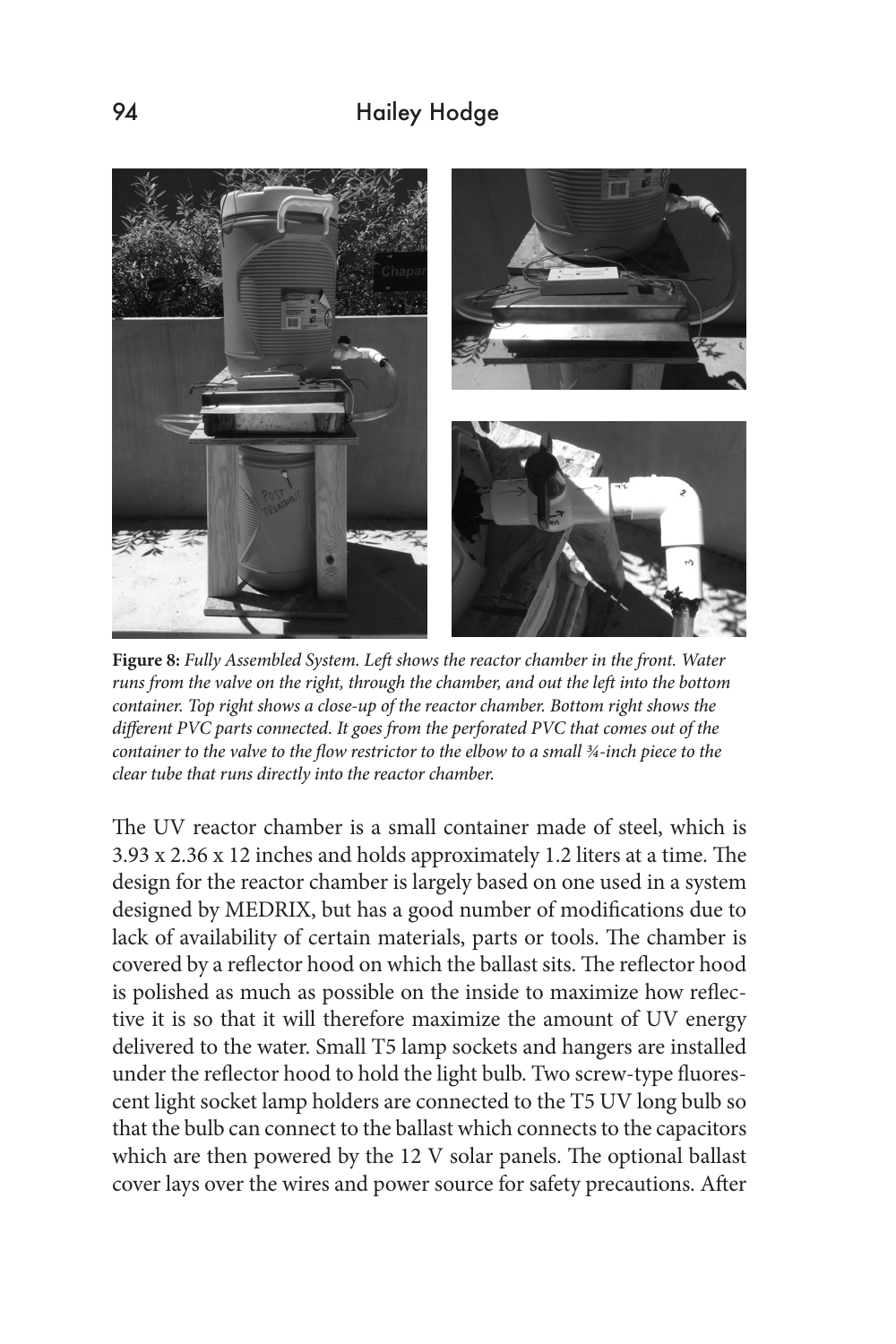the water flows through the reactor chamber, it flows through another pipe downward into the top of the insulated collector container which sits directly under the top container and holds the purified water.



**Figure 9:** *Top of Reactor Chamber Parts. In the top left is the schematic for the T5 socket/lamp hangers which connect the bulb to the ballast. Below that shows the dimensions of the ballast and below that the dimensions of the UV bulb used in this design. Top right is a front view of the reflector hood of the UV reactor chamber. The chamber itself is 3 cm deep but also has 3 cm angled lips on each side which, a) protect the surrounding area from UV light, and b) suspends the reflector hood above the reactor chamber base so that the bulb has some extra distance from the water.*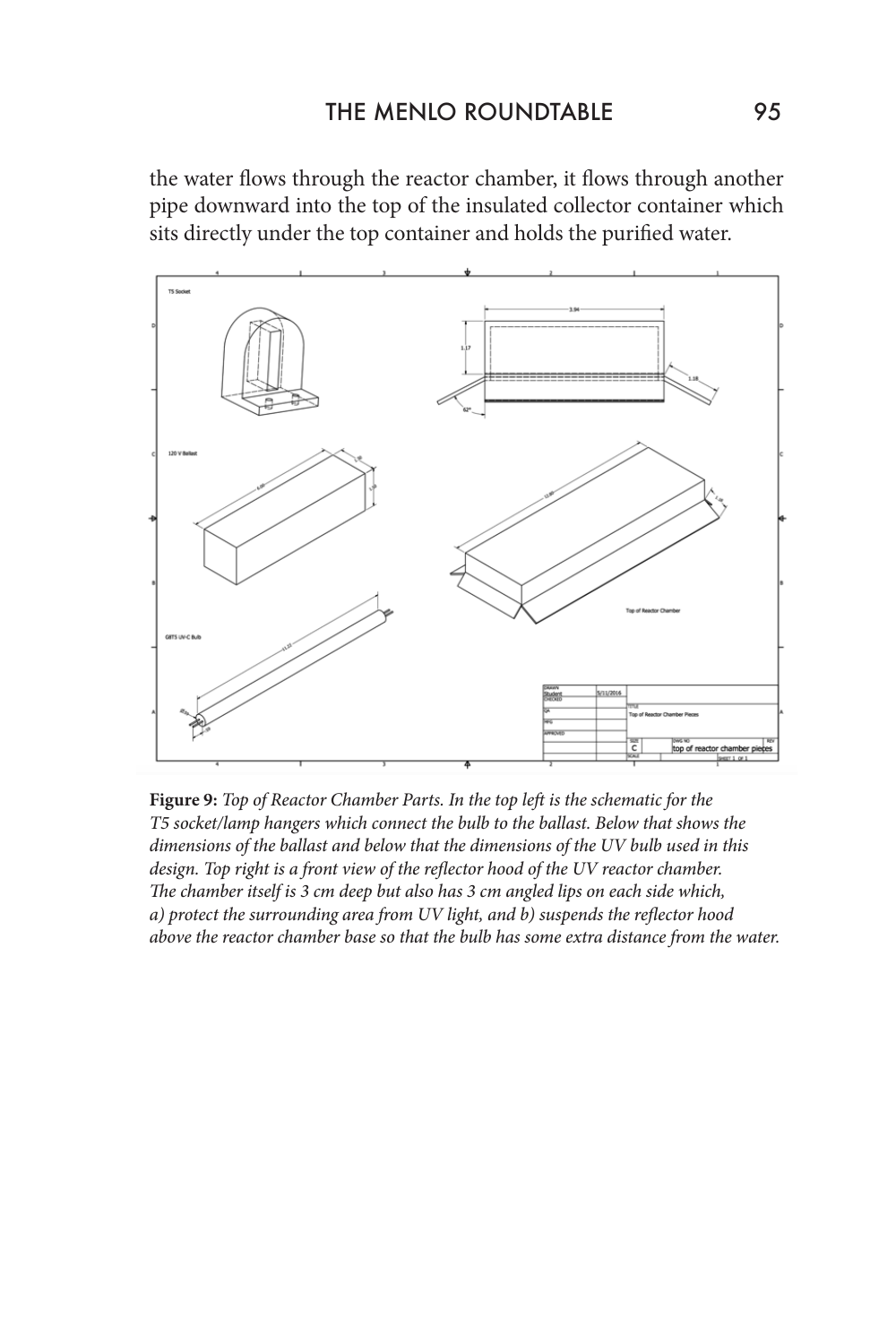# 96 Hailey Hodge



**Figure 10:** *Top of the reactor chamber fully constructed (not attached to power source).*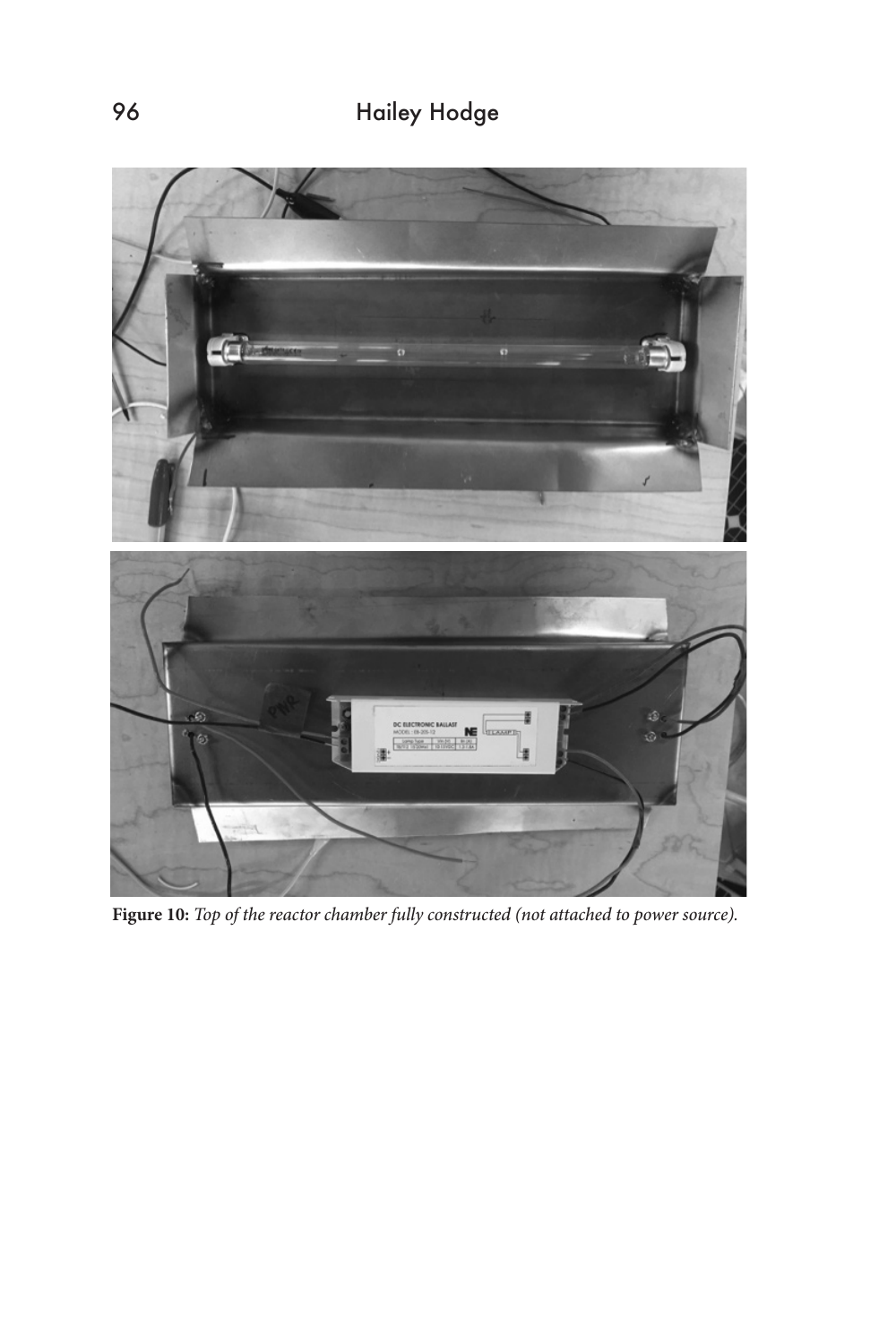

**Figure 11:** *Bottom of reactor chamber.* 



**Figure 12:** *Fully Assembled Reactor Chamber. The left shows the top of the reactor chamber assembled. The lamp hangers are screwed into the top of the reflector hood and hold the bulb approximately 1.5 cm below the hood. The ballast is screwed into the top of the reflector hood and is connected to the lamp through 9/64 -inch holes for the wires to run from the inside to the outside of the reflector hood. On the right you see the fully assembled reactor chamber including the base which has two walls within it—the inlet wall is perforated with 32 3/16 -inch holes which let the water flow in, the outlet wall has no holes but it slightly shorter so that water can flow out but it makes it more difficult than if it was perforated so that the water sits there for an amount of time and is exposed to the light.*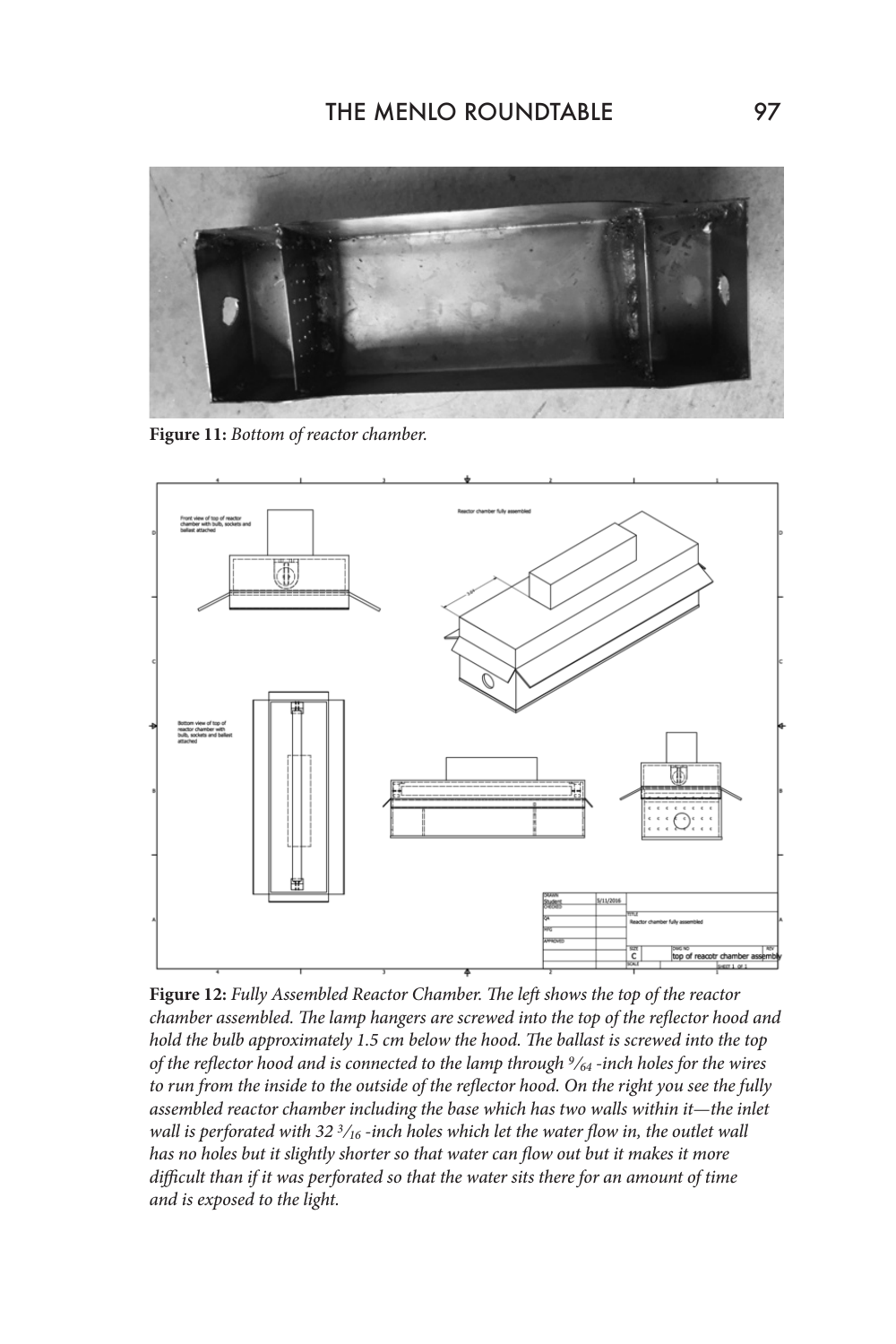The light bulb is an 8W T5 11.3-inch long germicidal UV-C (254 nm) lamp and is powered by 12V solar cells which deliver on average 0.4517 amps, which would equate to 1626.12 coulombs per day (see Figure 14). The energy is collected in four 350 F, 2.7V ultra capacitors, which are organized in series pairs and the two pairs are in parallel and have the capacity to hold a typical amount of charge from the solar cells each day. The energy can then be pulled from the capacitor to the bulb when the switch is turned on. The current goes through the switch to a resistor and then to the UV bulb, which is in the UV reactor chamber between the two containers. The bulb requires a total of 8W to be powered, which is easily supplied by the 12V panel.



**Figure 13:** *Circuit Design. Power source is a 12 V solar cell which then is connected*  to the collection of ultra capacitors. These are then connected to a switch which is then *connected to the ballast. The ballast is attached to the UV light bulb which performs germicidal irradiation in the UV-C reactor chamber.*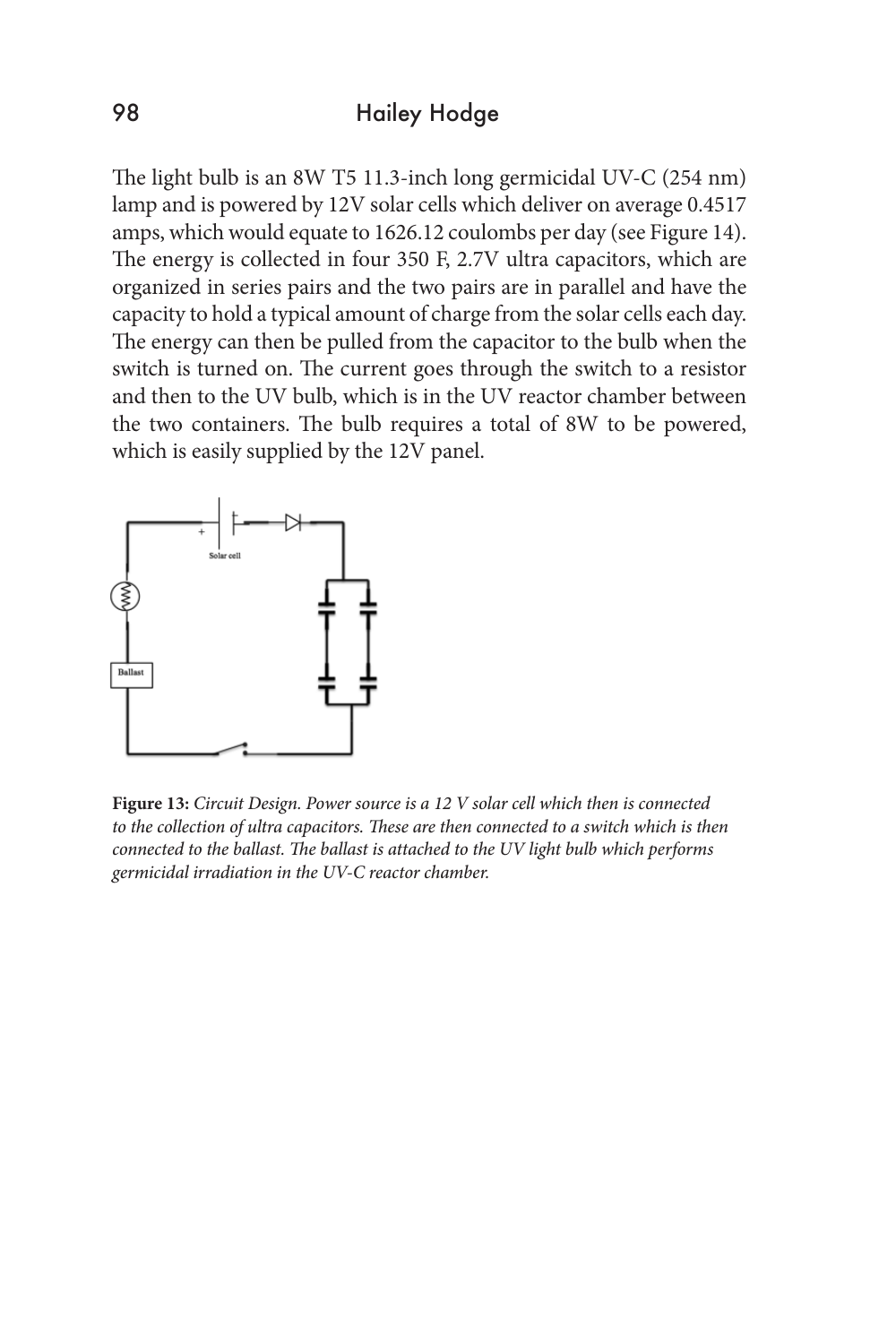

**Figure 14:** *Average hourly voltage output from the solar panel from 8:00 AM to 7:00 PM, measured with a multi-meter across a 10 ohm resistor. The averages were taken by recording 6 different voltages each hour. The overall average output is 4.517V which equates to 0.4517 amps with a 10 ohm resistor.* 

### *4.1 Procedure for Quantifying Results*

In order to test the effectiveness of the water purification system, use agar plates to indicate the amount of bacterial growth before and after running water through the filter.

First, create an HB101 solution that contains 6 grams of agar powder, 10 grams of LB broth and 400 ml of water and a sample from an overnight HB101 culture. Then create serial dilutions of this solution and spread 100 micro-liter samples of each dilution onto agar plates. Incubate the plates overnight and the next morning, see which plates have singular bacterial colonies that are countable. The higher concentrations will most likely grow bacterial lawns which are not easily quantifiable and therefore should not be used as the control in this experiment. Choose a concentration that is the highest able to be counted. This is your control—the solution which will be passed through the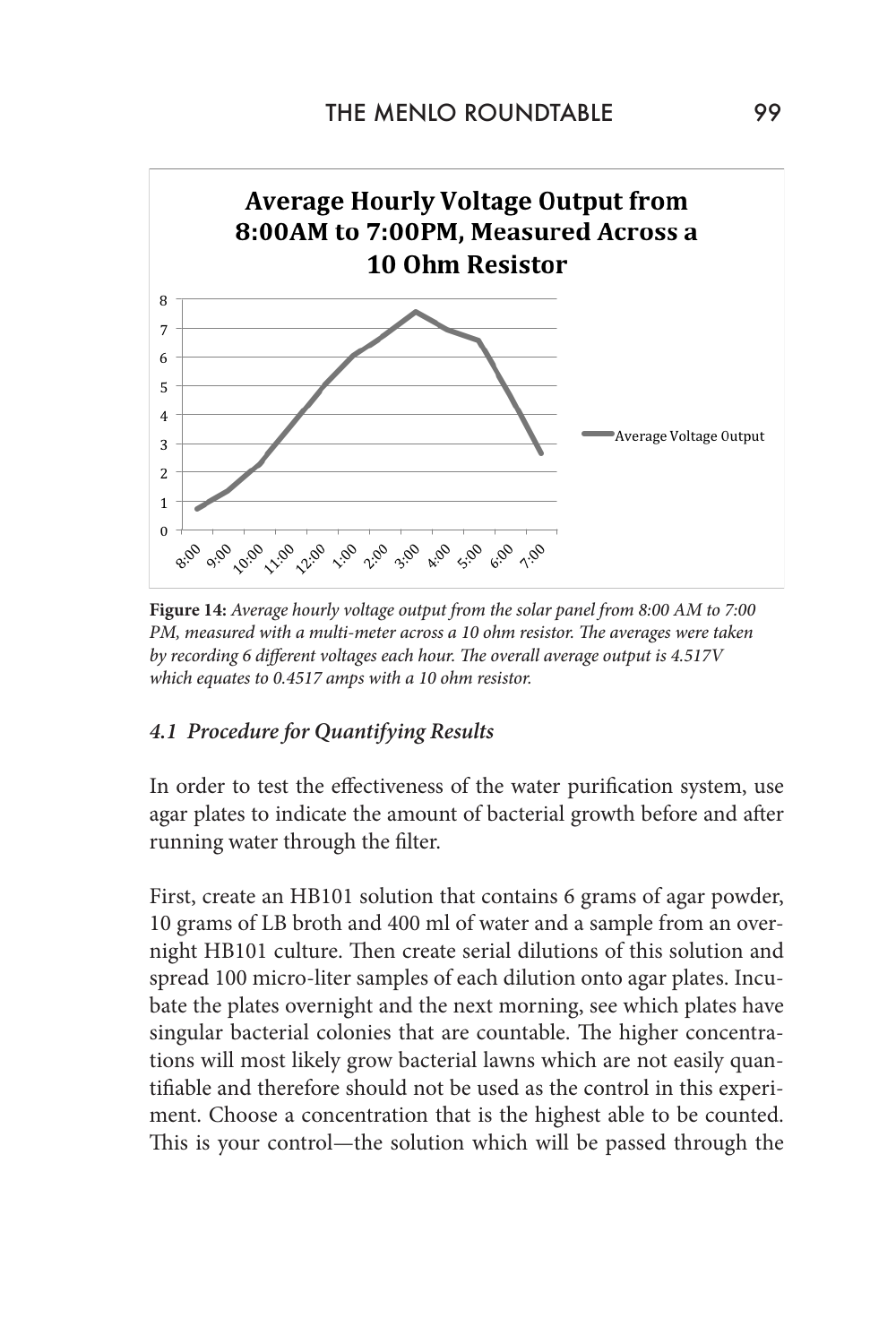system. In this experiment, a 1/50,000 concentration of HB101 was used, as determined by counting the colonies from 6 different concentrations (see Figure 15).



**Figure 15:** *The six different concentrations of HB101 solution that were plated on agar and incubated overnight. The final and least concentrated solution, shown in the bottom right was used as the initial condition sample to run through the system because at that concentration, the colonies were most easily countable.* 

Once the concentration is determined, create an HB101 overnight culture. Dilute the culture to the point where it is at the concentration determined inititally. In this experiment, 4.5 liters of the solution were created so that there could be three different trials, running 1.5 liters through the system at three different flow rates.

Keep a small amount of the solution (about 400 micro-liters) to plate from each 1.5 liter solution as the initial condition for the solution. Incubate these initial samples.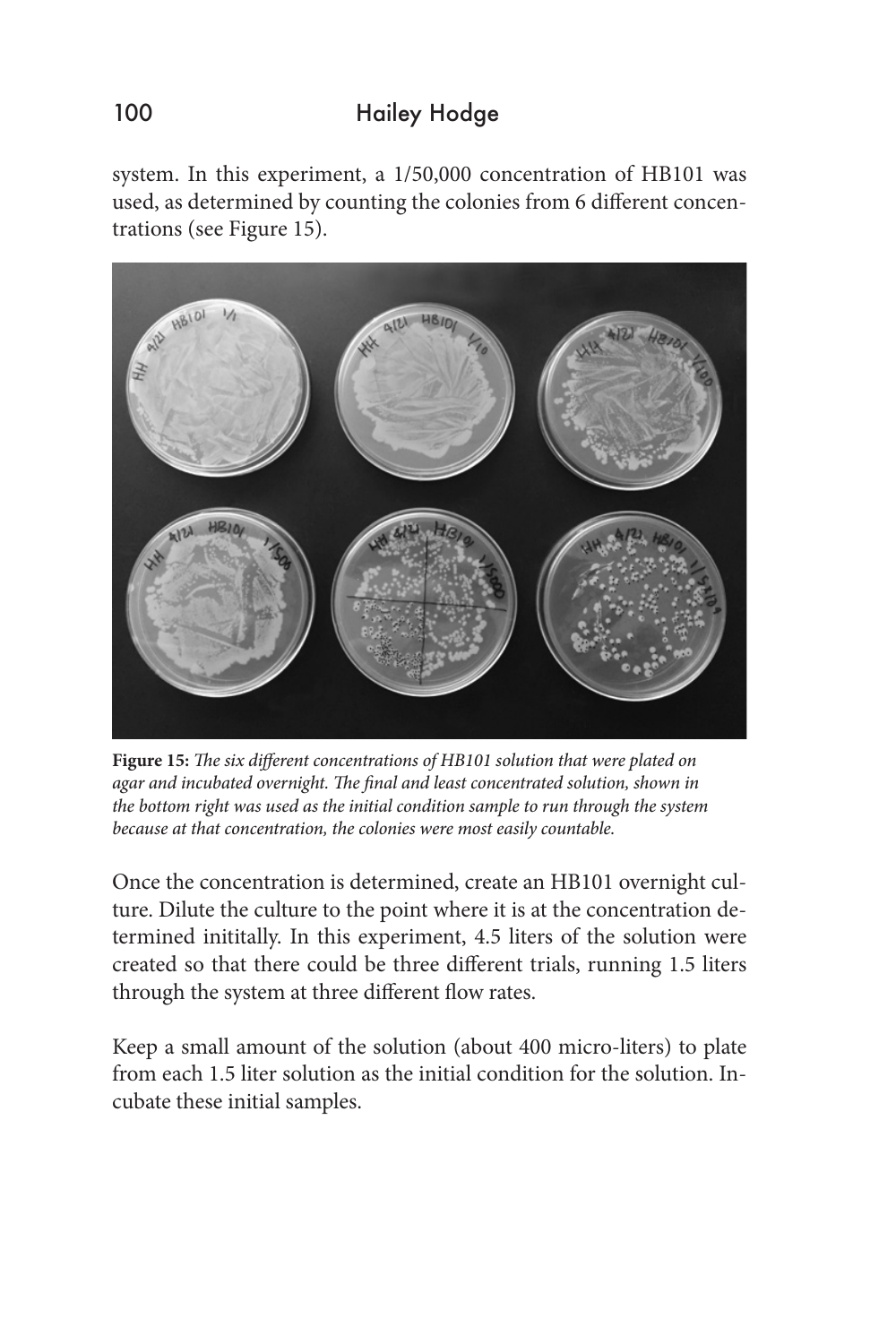Take the remaining amount of your solution and run it through the system as soon as possible after the bacteria are still alive and collect the water at the end of the system. Take samples of each trial and put 100 micro-liters on a plate and incubate it over night with the initial condition samples.

The next day, quantify the amount of bacteria on each plate and compare them to gather results.

### **5 Results**

Unfortunately something went wrong in the result-gathering process and all three of the pre-treatment samples of HB101 solution did not grow any bacteria despite the fact that they were supposed to grow somewhere around 174 colonies, as happened in the standard curve sample of 1/50,000 concentration (shown in bottom right of Figure 15). So no strict conclusions can be drawn regarding the effect that the system had on specific samples. But assuming that the initial samples had the same bacterial concentration as the standard curve sample (174 colonies in a 100 micro-liter sample), as they were supposed to, then the 3 L/min trial added bacteria, the 2 L/min trial killed 13.2% of the bacteria and the 1 L/min trial killed 69.5% of the bacteria.

| Flow rate | Pre-treatment colony<br>count (assuming the<br>same as standard<br>curve sample) | Post-treatment<br>colony count | Percent of bacterial<br>colonies deactivated |
|-----------|----------------------------------------------------------------------------------|--------------------------------|----------------------------------------------|
| 3 L/min   | 174                                                                              | Lawn                           | $>0\%$                                       |
| $2$ L/min | 174                                                                              | 151                            | 13.2%                                        |
| $1$ L/min | 174                                                                              | 53                             | 69.5%                                        |

**Figure 16:** *Results from the three trials of differing flow rates.*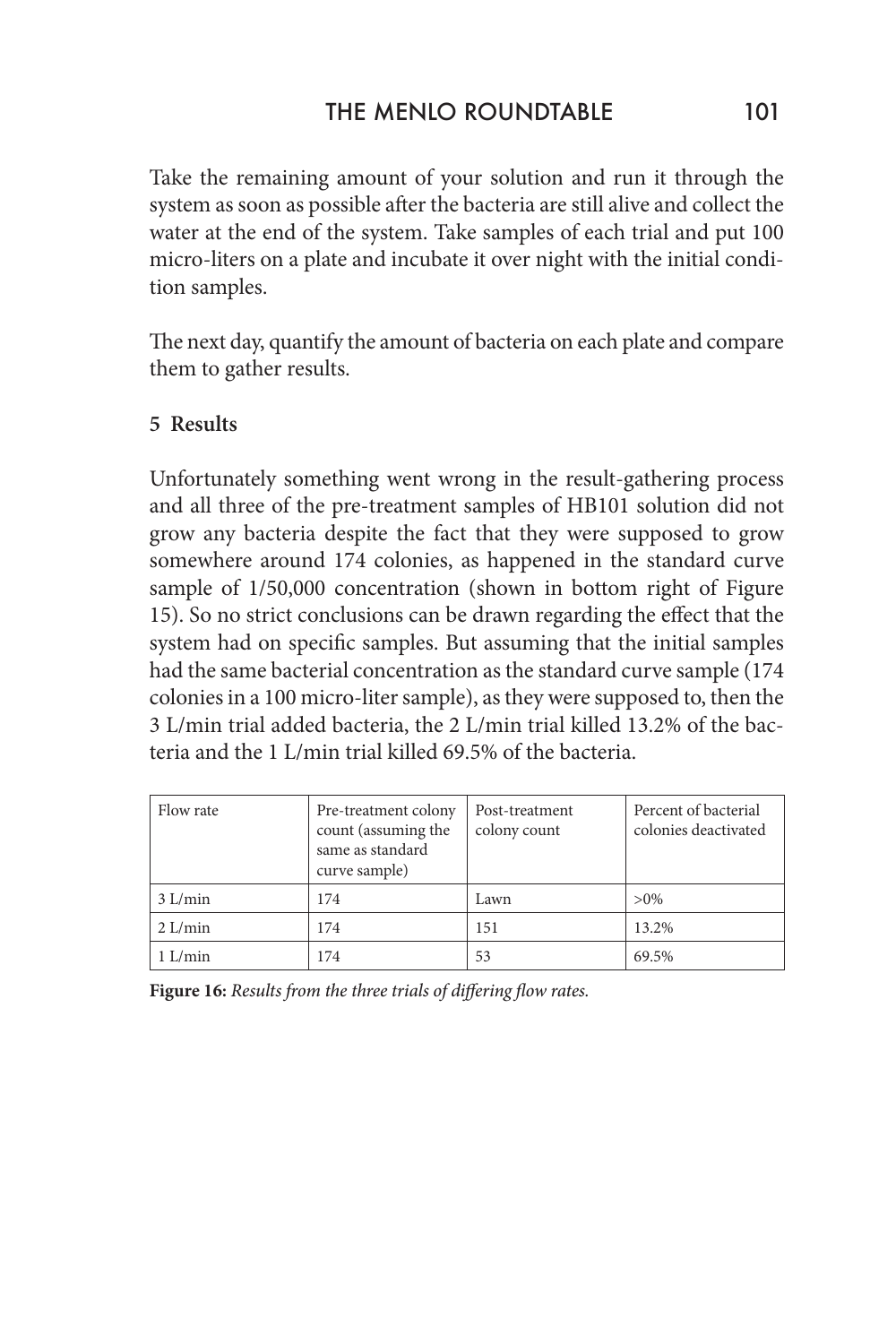

**Figure 17:** *Results from the three trials of differing flow rates. From left to right is 1 L/min, 2 L/min and 3 L/min.* 

Despite the fact that no definite conclusion can be drawn regarding the effectiveness of the system on specific samples of HB101 solution, a very clear conclusion can result regarding the effectiveness of the UV-C bulb to deactivate the bacteria in general. Very clearly, when the bacteria were exposed to the light for longer, a much larger percent of the bacteria were killed (1 L/min killed the most, 3 L/min the least).

### **6 Conclusion**

The main goal of this project was to design a system which is durable, affordable, easily assembled, self-sustaining, sustainably powered, composed of materials easily accessible anywhere, and effective in producing water up to National Health Organization standards.

The design succeeded in being durable, affordable, self-sustaining and being composed of materials which are accessible anywhere. All together, the materials for making the system cost only \$96.00. At a 2 L/min flow rate this system could easily supply enough water for a full family and therefore this system would only cost somewhere around \$20 per person and would last somewhere up to 3 years, only having to replace the sand and gravel 6-7 times, and the cost would decrease if it were to be mass produced. All the materials (PVC, plywood, steel, solar panels, bulbs, capacitors, ballasts, plastic containers, gravel, sand) are easy to find and distribute.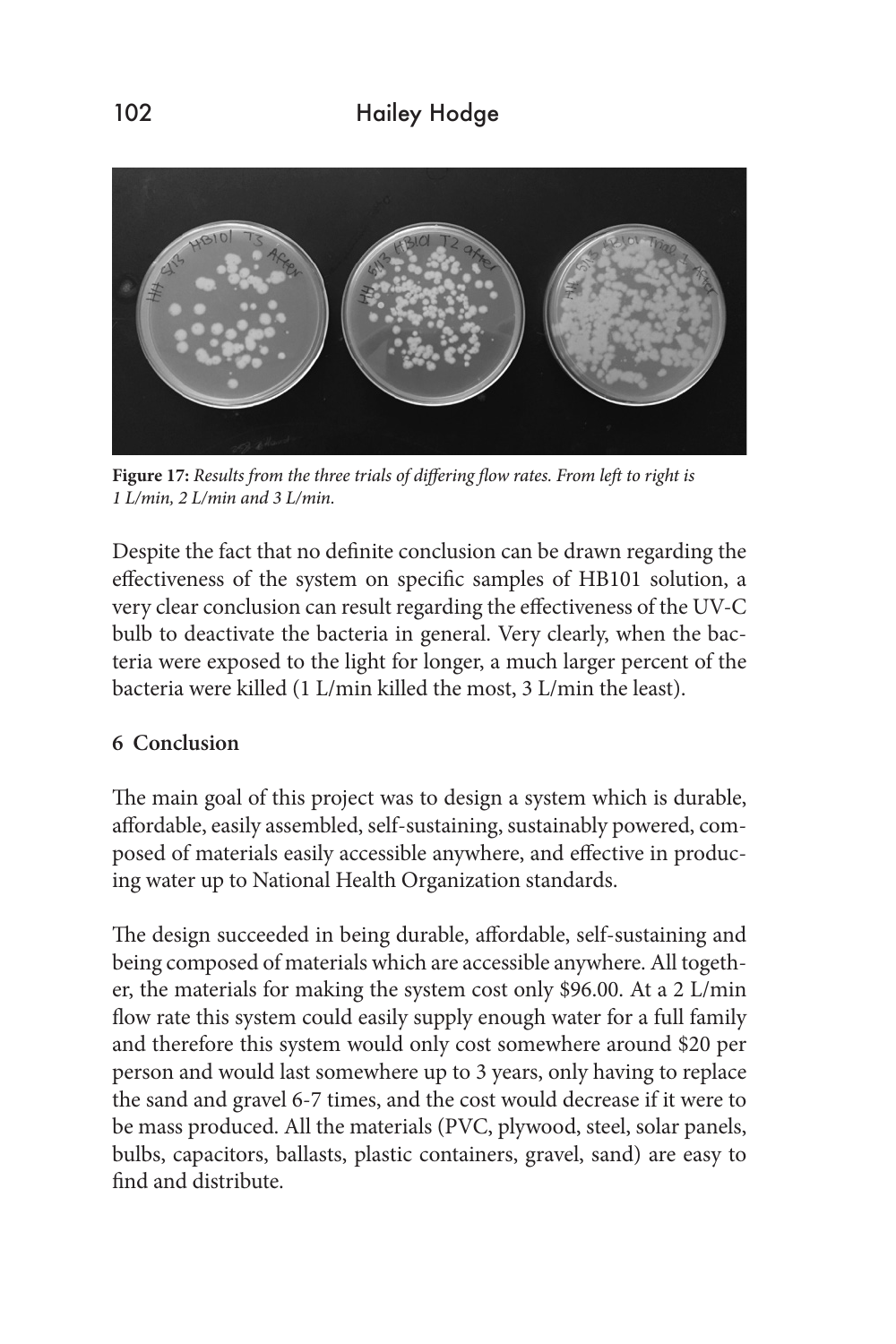More or less, the system is easy to assemble. The reactor chamber does require welding, which is not easily performed in desolate places or places without electricity. Hypothetically, the reactor chamber could be produced somewhere separate from the location of the system and distributed. But other than the reactor chamber, all that's required is a drill and a PVC cutter.

But the system did not succeed in being completely effective up to national health standards. One of the large sources of error (which may have caused the system to be less effective) was the lack of availability of stainless steel to create the reactor chamber. Stainless steel requires a TIG welder but the ASR lab has a MIG welder so the design had to be revised to use carbon steel. Carbon steel is far less reflective and also rusts. The MEDRIX design, which provided the equation I used to determine the proper flow rate, assumed that stainless steel was used. Since carbon steel was used, less light was reflected and therefore less light was absorbed into the water. Therefore, the effect of the light is diminished by using carbon steel as opposed to stainless steel. Also, carbon steel rusts extremely easily, producing iron bacteria. So effectively, the rusting of the reactor chamber combats the effect of the UV-C light by introducing new bacteria to the water. In the second and third trials, the effect of the bulb outweighed the effect of the rusting as there was a decrease in bacterial growth after going through the system. But for the first trial, the effect of the rusting overpowered the effect of the UV-C light and there was in fact more bacteria after going through the system than there initially was in the water. So, to make the system more effective, there would need to either be an increase in UV dosage (longer exposure time via slower flow rate) or the reactor chamber would need to be made of stainless steel.

So ultimately, this iteration of the system could not effectively purify water to health standards and therefore does not fully reach the initial goal of this project. But after possibly a few more versions, this design could effectively purify the water with a change in materials and with recalculation of UV dosage, and then it would help to provide pure water in locations with no electricity and scarce resources.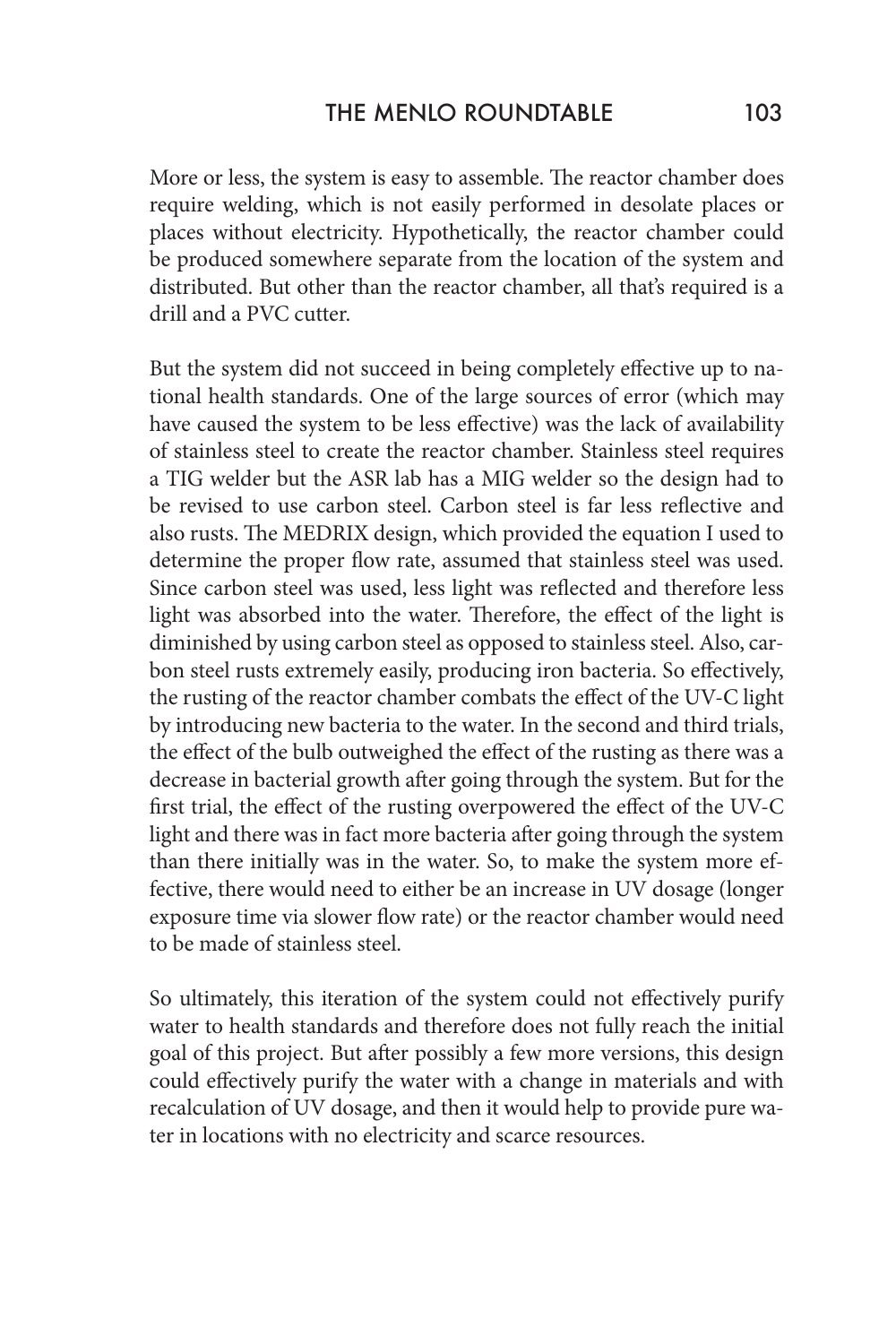### *6.1 Next Steps*

As explained in the conclusion, the first thing I would do in the next version of this system would be to use stainless steel to create the reactor chamber. I believe that this change in material would greatly decrease my margin of error, resulting in the deactivation of a larger portion of the bacteria. I would also like to consolidate the system if possible, integrating the solar panels and capacitors into the design as opposed to having them separate, so that the capacitors could also be properly protected from weather. And if I had time, given the design I have now, I would do three more trials and hope that the "before" samples worked so that I could accurately compare each specific sample before and after it went through the system.

### **7 Acknowledgements**

I would first like to thank Polly Finch for helping me weld certain parts of my reactor chamber—I ran out of time and couldn't perfect the technique for some of the specific angles that I had to weld and Polly is an amazing welder and helped me so much by assisting and welding beautifully. I also want to thank Mr. Ward for advising me throughout my project and helping me learn how to weld on the Mig. Thank you so much to Dr. Weaver for assisting me in figuring out how to quantify my results and gauge the effectiveness of my system. She took a lot of extra time to teach me the necessary bio-heavy processes to test the bacterial content in the water before and after running it through the system—I couldn't have concluded this project without her help. And also thank you to Grace Costello for generously letting me borrow some of her LB broth and HB101 overnight culture. And lastly, I have to thank Dr. Dann for everything he's done throughout this process to help me finally finish—specifically, helping me locate most of my materials and helping me figure out how to properly approach certain procedures while constructing my system.  $\bullet$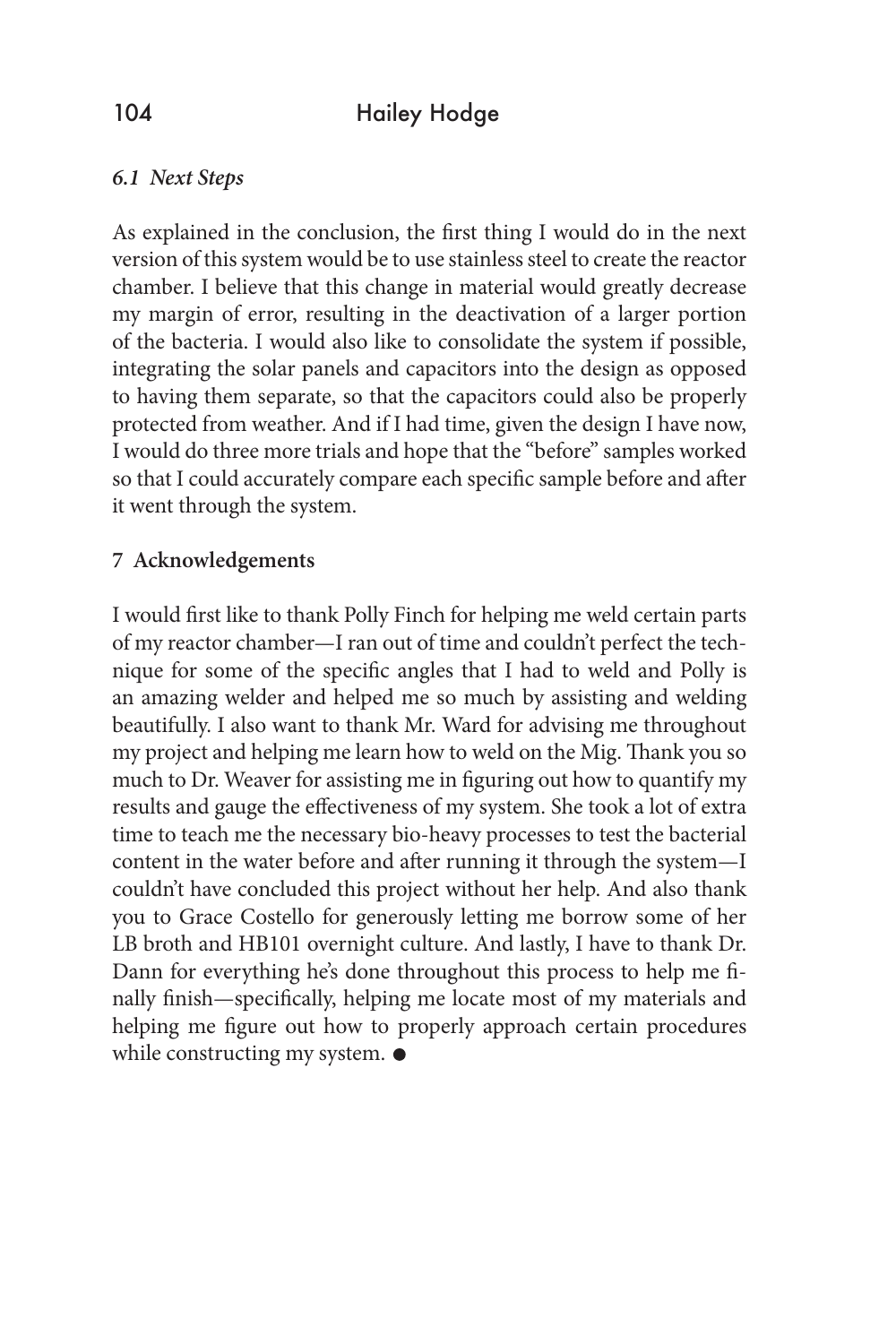### **Notes**

1. S.M. Enzler, "History of Water Treatment," Lenntech, accessed May 8, 2016, http://www.lenntech.com/history-water-treatment.htm.

2. Ibid.

3. *Water filters (3rd Century B.C.)*. Greek city. Ampurias. Girona province. Spain, photograph, accessed May 8, 2016.

4. Moses N. Baker, *The Original "Hyatt Pure Water Filter"*, photograph, This Day in Water History, November 8, 2014, accessed May 8, 2016, https://thisdayinwaterhistory.wordpress.com/ tag/mechanical-filtration/.

5. Ibid.

6. "Ultraviolet Light Disinfection in the Use of Individual Water Purification Devices," *US Army Public Health Command*, accessed May 8, 2016, https://phc.amedd.army.mil/PHC%20 Resource%20Library/Ultraviolet%20Light%20Disinfection%20in %20the%20Use%20of%20Individual%20Water%20Purification %20Devices.pdf.

7. Ibid.

8. *Water Treatment Plant*, photograph, accessed May 8, 2016, Britannica Image Quest.

9. Mark Hunt, *Ultraviolet light treatment machine in a water treatment plant*, photograph, accessed May 8, 2016.

10. Josh Kearns, *DIY Water Purification: Basic System Design* (Aqueous Solutions, 2007), [Page 3], PDF.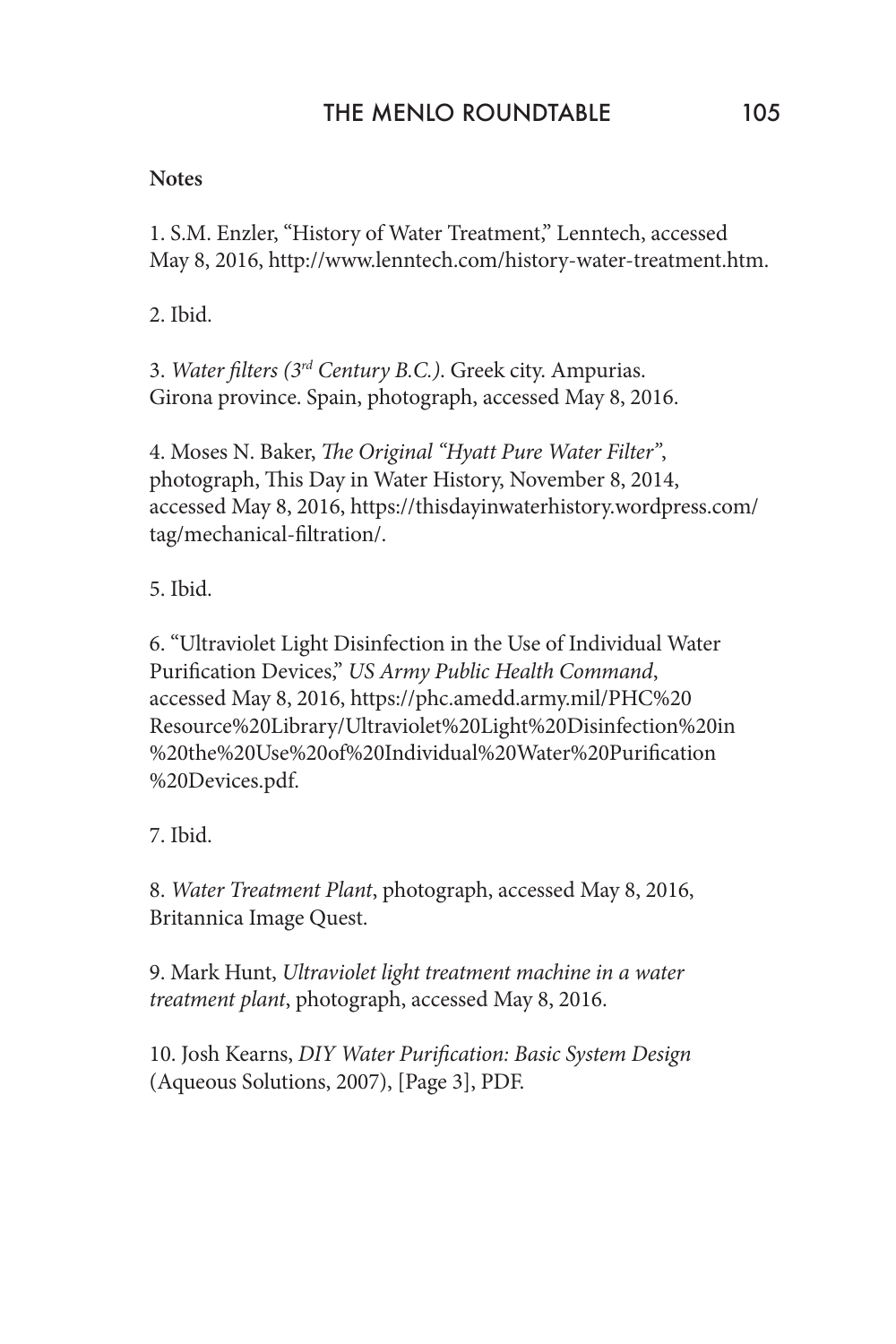11. "Iron II Hyrdroxide," Wikipedia, last modified January 5, 2016, accessed February 28, 2016, https://en.wikipedia.org/wiki/ Iron(II)\_hydroxide.

12. "Activated Charcoal For Pesticide Deactivation," Clemson Cooperative Extension, last modified 2015, accessed February 2, 2016, http://www.clemson.edu/extension/horticulture/turf/pest\_guidelines/ pesticide\_deactivation.html.

13. "Ultraviolet Germicidal Irradiation," University of Liverpool Research, accessed February 3, 2016, https://www.liverpool.ac.uk/ media/livacuk/radiation/pdf/UV\_germicidal.pdf.

14. "Thymine Dimers," Protein Data Bank, last modified 2013, accessed February 3, 2016, http://pdb101.rcsb.org/motm/91.

15. Robert Catherman, *Using Ultraviolet To Disinfect Household Drinking Water* (MEDRIX, 2006), [Page 13], Microsoft Word.

16. Catherman, *Using Ultraviolet To Disinfect*, [Page 145].

17. The Photovoltaic (PV) Effect Worksheet

18. Chris Woodford, "How Do Supercapacitors Work," Explain That Stuff, last modified December 3, 2015, accessed February 7, 2016, http://www.explainthatstuff.com/how-supercapacitors-work.html.

19. "Energy of a Capacitor," video file, 06:22, Khan Academy, posted by David Santo Pietro, 2013, accessed February 7, 2016, https://www.khanacademy.org/science/physics/circuits-topic/ circuits-with-capacitors/v/energy-capacitor.

20. Catherman, *Using Ultraviolet To Disinfect*, [Page 134].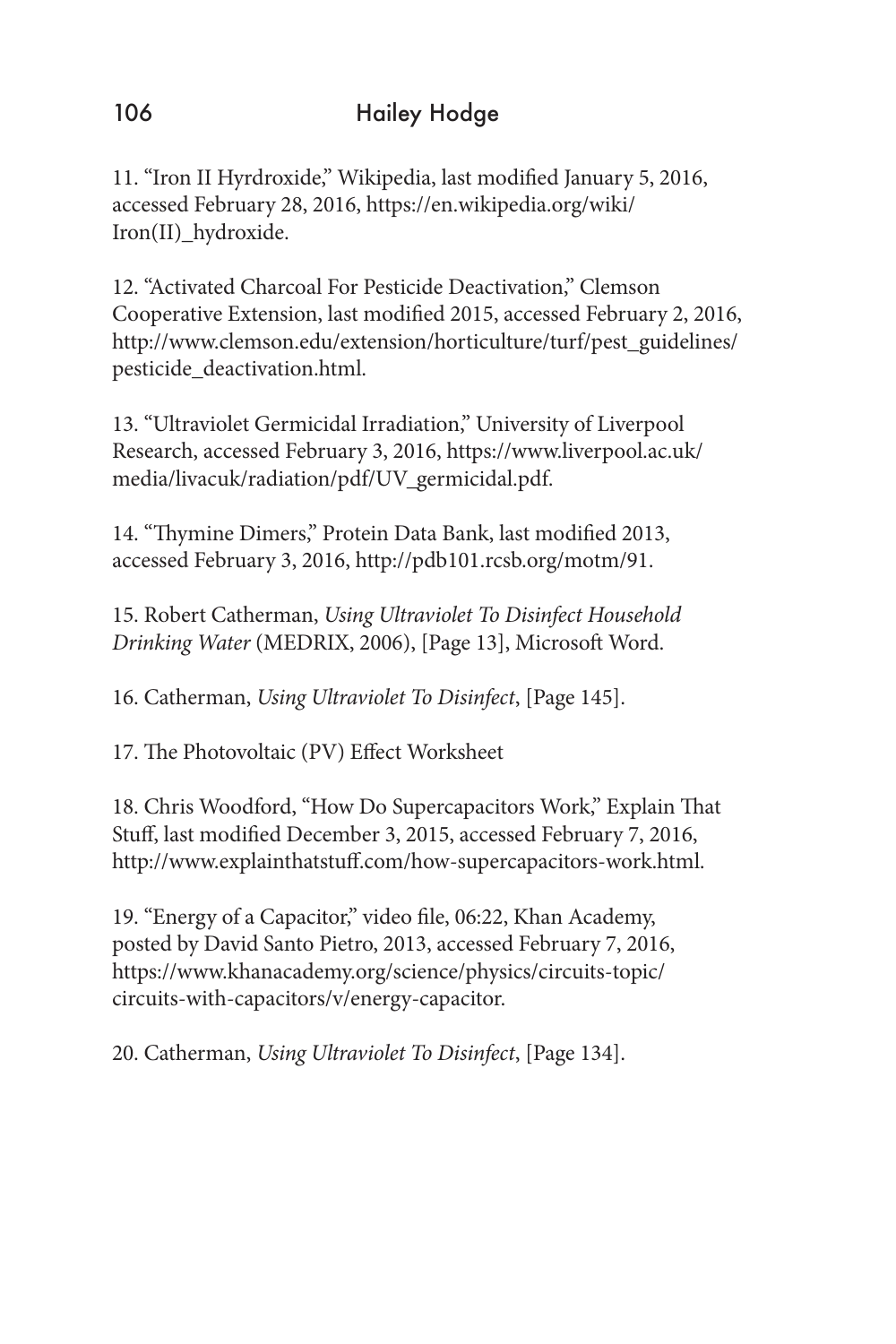### THE MENLO ROUNDTABLE 107

### **8 Bibliography**

Baker, Moses N. *The Original "Hyatt Pure Water Filter."* Photograph. This Day in Water History. November 8, 2014. Accessed May 8, 2016. https://thisdayinwaterhistory.wordpress.com/ tag/mechanical-filtration/.

Catherman, Robert. *Using Ultraviolet To Disinfect Household Drinking Water*. MEDRIX, 2006. Microsoft Word.

Clemson University. "Activated Charcoal For Pesticide Deactivation." Clemson Cooperative Extension. Last modified 2015. Accessed February 2, 2016. http://www.clemson.edu/extension/horticulture/ turf/pest\_guidelines/pesticide\_deactivation.html.

"Energy of a Capacitor." Video file, 06:22. Khan Academy. Posted by David Santo Pietro, 2013. Accessed February 7, 2016. https://www.khanacademy.org/science/physics/circuits-topic/ circuits-with-capacitors/v/energy-capacitor.

Enzler, S.M. "History of Water Treatment." Lenntech. Accessed May 8, 2016. http://www.lenntech.com/history-water-treatment.htm.

"How It Works: Ultraviolet Devices." UVDI. Last modified 2011. Accessed February 3, 2016. http://uvdi.com/pages/how-it-works.

Hunt, Mark. *Ultraviolet light treatment machine in a water treatment plant*. Photograph. Accessed May 8, 2016. Bri.

"Iron II Hyrdroxide." Wikipedia. Last modified January 5, 2016. Accessed February 28, 2016. https://en.wikipedia.org/wiki/ Iron(II)\_hydroxide.

Jaksich, John. "Chemistry of Sahara Sand." Decoded. Last modified May 19, 2014. Accessed February 2, 2016. http://www.decodedscience. org/chemistry-sahara-sand-elements-dunes/45828.